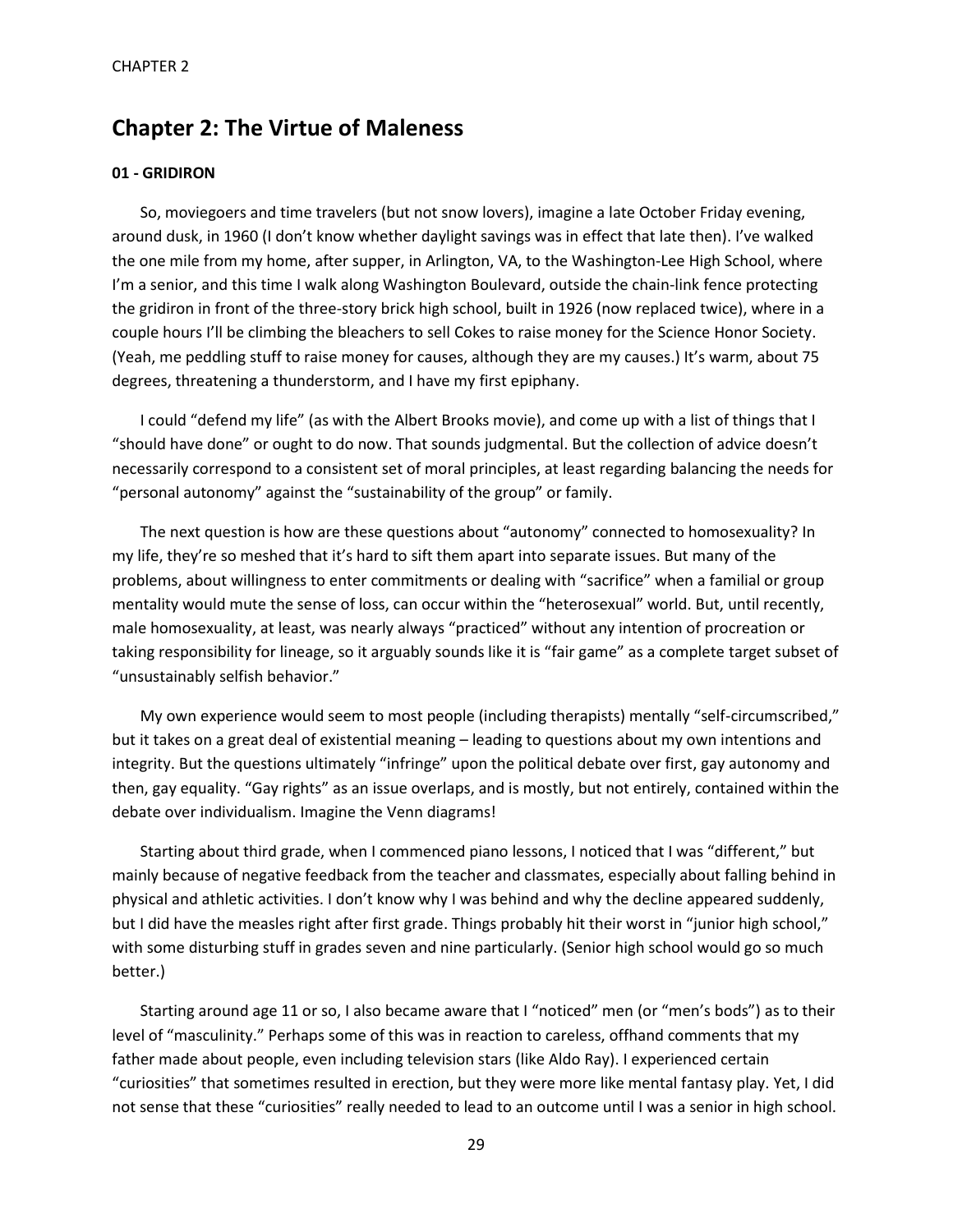At the same time, I had come to view the world of courtship and dating, and the great abyss of marriage and parenthood that was supposed to follow (but still out of sight) as humiliating. I had felt particularly humiliated about my body (particularly during middle school), and about its vulnerability to even being brought lower. So I needed nothing to do with the conventional world, as long as I could create one of my own.

That brings me back to the silent soliloquy that Friday night, walking to a place, to interact with people, with the aspiring second theme from the finale of the Brahms Symphony #1 playing in my head. It struck me that masculinity is an achievement (Joseph Nicolosi starts his 2002 patently anti-gay book *A Parents' Guide to Preventing Homosexuality* with a chapter called this), but that femininity is just a given. I associated the notion of "feeling feminine" with depending on others. One had to compete and win to be "masculine." Also, in my fantasy world, one had to "look" masculine. The real accomplishment was to be smart and masculine, both, at the same time. There was an urban legend that brains came at the expense of testosterone (biologically, the opposite may be true for men – we'll get to that soon). **So wasn't it more productive to "like" or be drawn to that which is "good"?** Didn't homosexual feeling actually make sense, as a tool to find and support the good? Or was I already setting myself up for the trap of "the knowledge of good and evil?"

At that particular moment, as I turned to walk past the gridiron toward the soda stand, it seemed to me that my "purpose" is all about virtue. A man who "has it all" represents good, or virtue. Anything less isn't worth any emotion (or excitement). It made perfect sense at the time.

I recall tramping through the stands that evening, selling the Cokes, and the camaraderie at halftime. After the game, as we were standing around, somehow the subject of homosexuality came up. One of the boys called me "homosexual Bill Boushka" with some affection. We all knew it was an act.

Washington-Lee won that football game on a last second field goal.

\*\*\*

In December, I would be "initiated" into the Science Honor Society in my own basement (two days before a massive blizzard). One of the guys (who it turned out would give the valedictory speech the following June) gave a talk about how some kinds of white blood cells work, a talk that curiously anticipated AIDS to occur 25 years later.

At the dinner before the talk, one of the other guys would say that the thirty-something male teacher who taught AP Physics and sponsored the Society (and who was there in the basement) was a homosexual. In the spring, about a week before our Memorial Day Weekend trip to Mt. Washington, NH, the teacher would announce that he was resigning, although he did come on the trip. Later I would hear that he had become a "traveling lecturer" and about two years later the *Washington Post* would report that he had died of hepatitis.

During the year, I had befriended a particular young man who was not in SHS but in my government class, who was physically strikingly commanding and six months older. I'll call him Michael. I'm not sure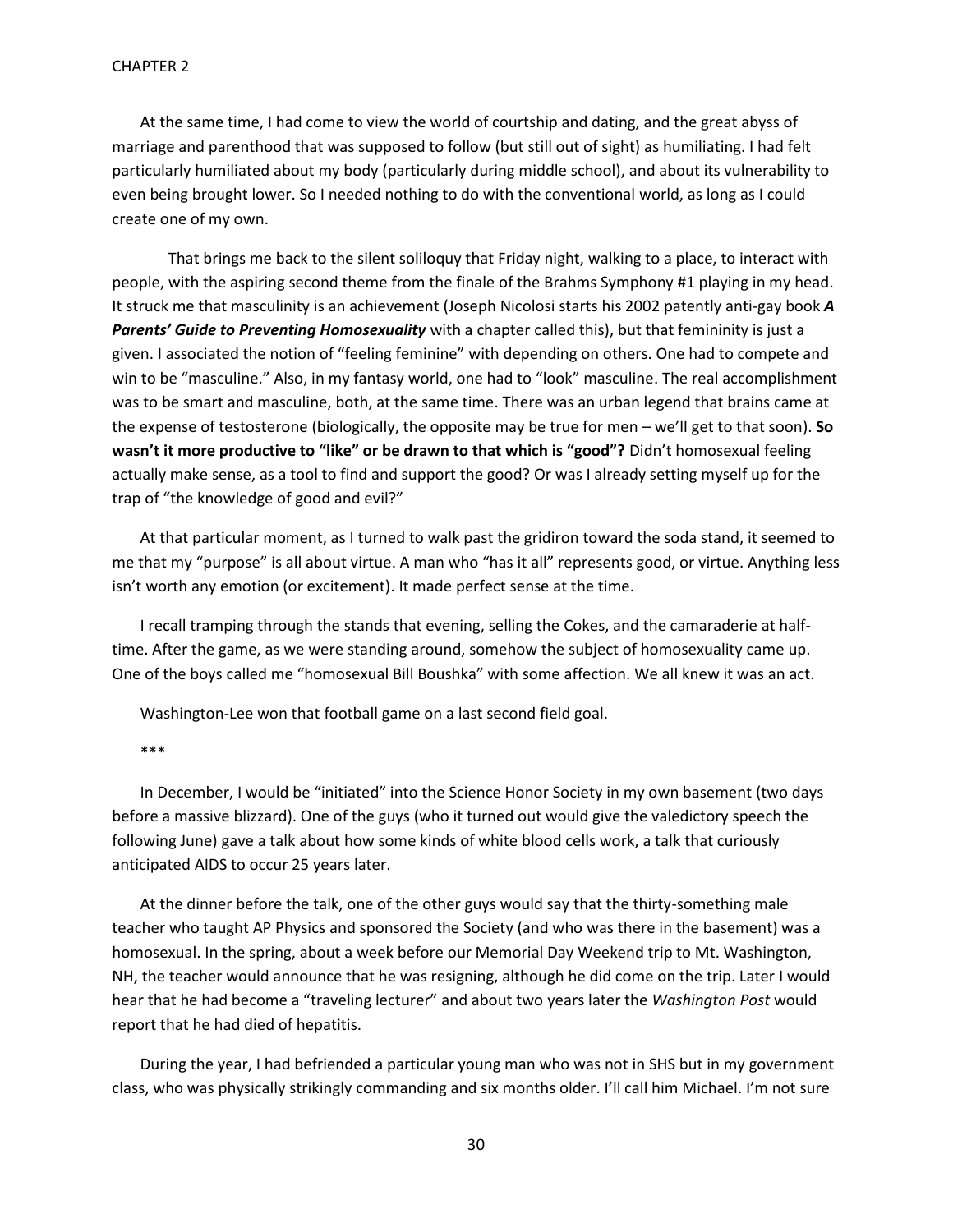what kept the friendship going at first, but it may have included chess. In the summer, we saw each other more, particularly after the annual summer family trip to Ohio, in a notehand (aka shorthand) class in summer school starting in late July. I had taken it to give me "something to do" because I felt I had fallen behind other SHS members who had summer jobs (like at the Weather Bureau, inspired by Mt. Washington).

We got together a lot, and particularly played "at" tennis as well as chess, and one particular August evening in his home I realized, quite suddenly, how sexually aroused I felt around him. It was a "passive voice" experience, something that happened "to" me. But, indeed, "nothing" actually "happened."

At the same time, I noticed something else: in dreams, sexual arousal at the prospect of submission to a male who was more "powerful" and fit certain expectations. I could feel arousal at "losing" an armwrestling match or even a chess game. Existentially threatening abasement could actually become exciting.

Before, my interests had been more those of "curiosity." Now it was real. I again noticed something more. It seemed (as I had long since noticed) that a lot of men locked in marriages and raising kids weren't particularly "attractive," and I sensed that my homosexual feelings for attractive men implied a derogatory attitude about those who "have" less.

Michael went away to VPI (Virginia Tech), which at the time was all ROTC, and I wondered about what effect that could have on his attractiveness. I went down to William and Mary.

**The "story" of my expulsion is detailed in the first** *Do Ask, Do Tell* **book. So is the subsequent period of psychiatric treatment and inpatient experience at National Institutes of Health in 1962.** I would reiterate the curious parallel that my "roommate" problem would form with the debate on gays in the military three decades later – privacy and, more subtly, social cohesion. I was seen as an alien observer, able to distract others merely by noticing them, as predicted by special relativity.

In the book, I made a lot of the analogy between the "privacy" aspect of life in college dormitories, and "privacy" in military barracks. That is somewhat valid, but the focus on this aspect of the debate on lifting the ban on gays in the military as it was conducted in 1993 misses much bigger points about human intentions. There are good reasons why the military ban (and subsequently legislated "don't ask, don't tell" policy) is perhaps the most sharp-edged of all sexual issues and deserves focused attention, but my own history would go beyond the obvious questions about the practical limits of privacy. Cohesion (and its generalization, solidarity) means a lot in concentric social units everywhere and feeds sustainability expectations.

Times have changed enormously since those days. Indeed, the acceleration of progress in marriage equality (to be taken up shortly) is startling to me. For most of my adult years, I felt satisfied with a "separate and unequal" life if I was just left alone, and as long as the "inequality" didn't matter too directly to me. We have a paradoxical situation today, with stunning legal and political progress in the West, but even more antipathy in authoritarian countries (like Uganda and now Russia), and a street culture even in the West that tolerates bullying. Why was male homosexuality viewed with such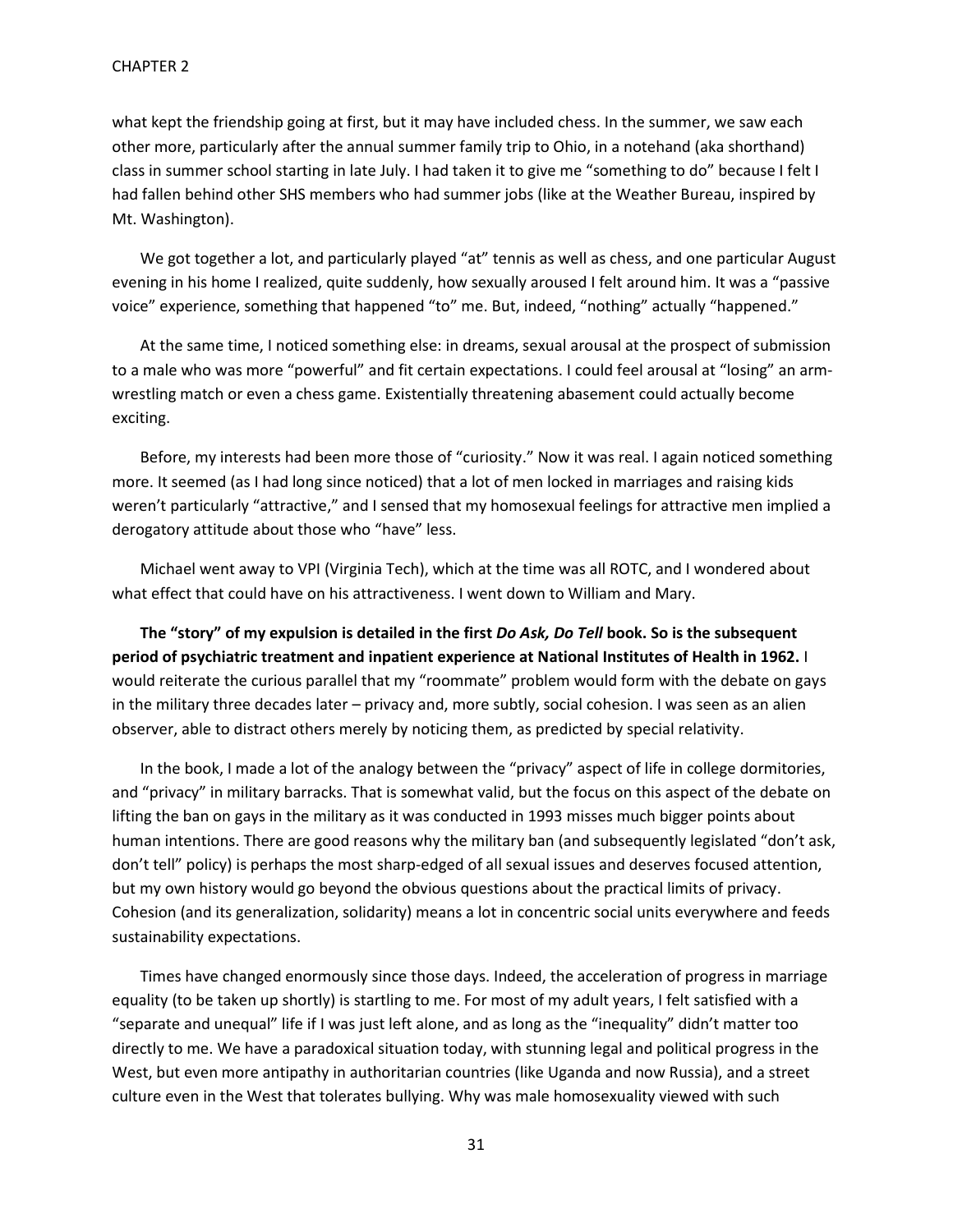"illogical" disdain in previous decades? It's ironic that it was dreaded more in some families than was the reverse outcome, unwanted pregnancies. In my first book, in the Introduction, I suggested that people saw it as a "tempting" character defect that led people to mooch (or "freeload") on the willingness of others to take risks and unpredictable responsibilities in their place. Such a view fit into both the military and "family values" problems. I now think it is more a mix of things – a need to validate a social power structure, and "make sense" of an intrinsically unfair world by pretending (like the Vatican) that you can make everyone partake in intergenerational responsibility by being open to lifetime marital commitment and procreation whenever even experiencing sexuality (an idea that certainly leads to different strokes for different folks). The "power structure," though, would seek to satisfy its urges, propagating a view that someone like me should turn myself in and be re-educated or be born again (at least to avoid distracting others). Religion is especially prone to abuse by those in power. Remember the whole idea of selling indulgences!

# **02 - SCHIZOID**

My experience, particularly at NIH (and perhaps, less so, at William and Mary and even in high school) suggests a darker side to the way I experienced homosexuality. That is, my refusal to show affection for someone who "fell short" has an expressive purpose, that eventually, even though not immediately and probably not frequently, made me capable of communicating the contempt and even hatred that I had to fight off to win my own freedom to live my own separate life. I would later see in my medical records that NIH had a rather misleading clinical term for this - "schizoid personality."

I could think of many images that reinforce this, particularly one at NIH, with a particular patient who went catatonic in group therapy after she asked why we "can't love everybody." A male patient, whom I actually liked, picked her up off the floor and revived her. Another is the way I handled a ping pong tournament, luring non-intact patients into anger and slamming the ball wildly. I'll come back to that in a jiffy.

Indeed, the therapy at NIH indeed seemed to "rescue" me, to see if I could conceivably get interested in having a family the "normal way" at all. The course of therapy tried to uncover my fantasies, and the hundreds of pages of medical records make this clear. They aimed to show that the fantasies substituted for "real life," even if I may have had good reason (in terms of earlier physical humiliation) to avoid it; furthermore, while I could even then, in 1962, maintain that I should have the freedom to be myself and explore my "fantasies," their ultimate purpose could be to bring back a certain authoritarian system of morality to which everyone would be held accountable, even if that required allowing others to make "irrational" emotional demands on me.

Already, at NIH, my aloofness or distance from people with "real need" had become apparent, enough to be noted in my medical records. I tended to form friendships only with two or three more intact male patients, and could sometimes express contempt for some of the others, who were "too sick" (or, put euphemistically, "unable") to function competitively in a demanding world. Another "filmable" episode backed up their theories. One Friday afternoon, after "Unit Government" (a step down from "group therapy") we had a ping pong tournament right in the day room. I won the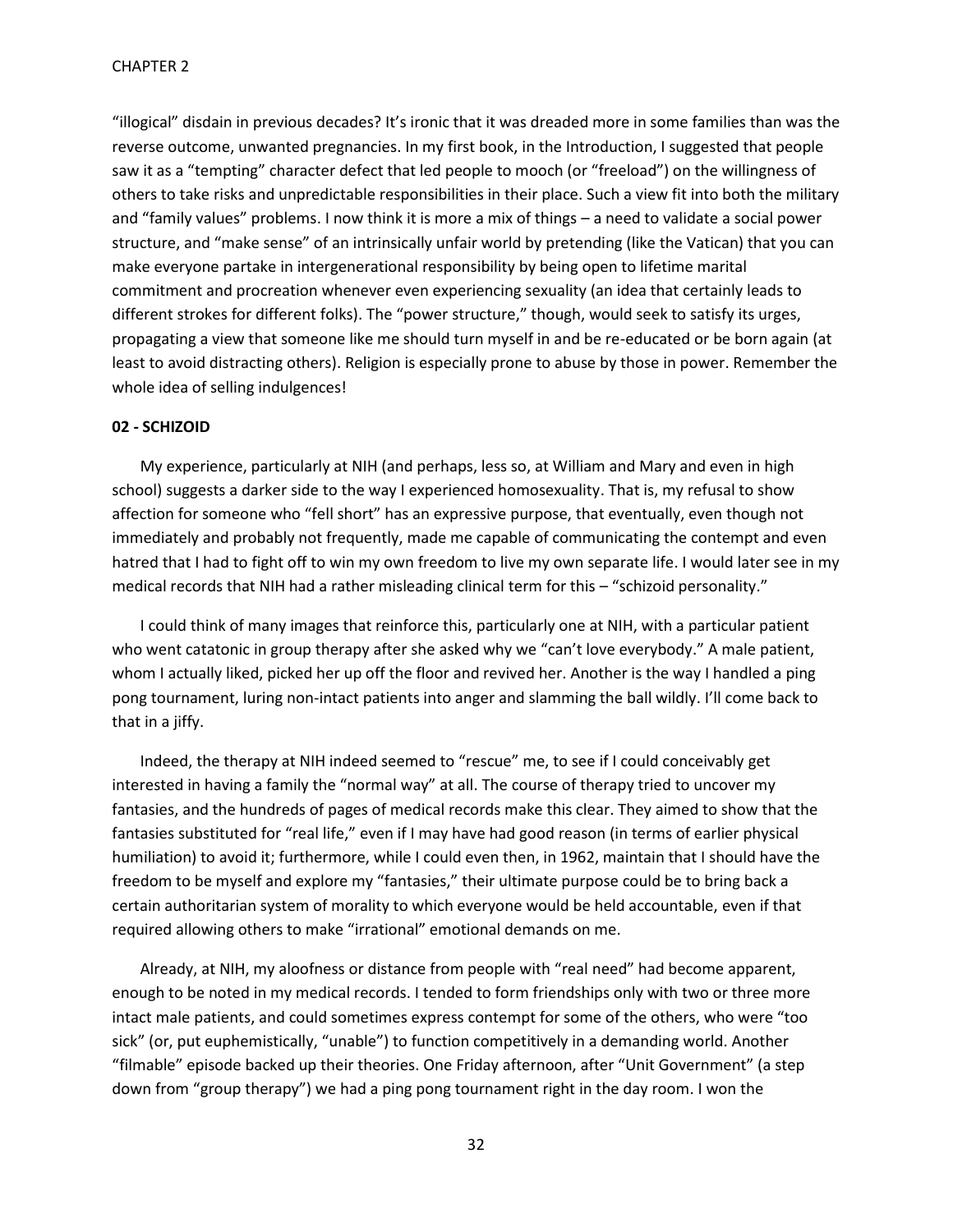tournament by keeping the ball on the table, letting a couple of other patients make fools of themselves after losing their tempers over missed slams. In "backyard baseball" years earlier, when I was a tween, I had manipulated the rules so I could compete, and sometimes the "stronger" boys resented it. (A ball hit over the fence was out – sometimes, if it was the "wrong" neighbor's fence – really our parents' rules, but the kids "blamed" me for it.) In chess, when I had become an adult, a lot of my upsets came merely from opponents' blunders. There is a saying in international chess, "only your own mistakes can beat you." That sounds like it applies to pro football too. I saw people who "failed" in it just like people who messed up, made too many mistakes, or missed too many problems in algebra tests.

Nevertheless, at the time, even during the Kennedy years, we were already shifting away from the "Greatest Generation's" communitarian or family values to personal "consequentialism." In 1962, after all, the Supreme Court struck down bans on contraceptives, and at least one state decriminalized sodomy. If behavior itself was objectively non-aggressive and harmless and didn't violate another's consent, it shouldn't be prohibited.

But in the case of sexual values, it seemed as if the context in which they were experienced and then gradually communicated to others really mattered. In my high school years and at college, as stated, "grades" (for a sense of self-worth), and aesthetic expression and experience (music) had become my "currency," my bitcoin mine. I did not easily grasp a bigger purpose other than my own performance. But after a broken semester in a dorm and some experience in the hospital (albeit as a "goddamn MP") I sensed how the bigger picture of social and familial relationships drove most "normal" people.

I can certainly imagine that a "larger purpose," perhaps drummed in by religion, could make a longterm monogamous marriage sexually interesting for some people. But the preservation of interest depends on institutionalized social supports, and a belief that some system of absolute right and wrong will get everyone to comply with the same rules. In time, one senses that the "rules" help rationalize away other inequalities, as between the rich or the poor, or even racism inherited from previous generations through families. Traditional family values, as understood some decades ago, tend to guarantee people that their descendants will survive them and give them a kind of vicarious immortal future, even if they stumble as individuals.

Then, if I were marginally able to perform as a "man" and belonged to a closed society with a shared vision (the Mormon Church makes a good example), I might have an emotional investment in the belief that, to obtain the social status of husband and father, others have to play by the same rules, and be angry at those who "cheat." It could have happened to me with just slight perturbations.

On the other hand, marriage seemed like a convenient succor for people who couldn't "make it on their own." The media was filled with images supporting marriage (like the *Ladies Home Journal* series about saving marriages). At one time I laughed at this as "other people's problems" but pretty soon I was picking up that I was expected to enter and navigate this world. After all, no one can be in control of everything that could affect him, right? It seemed, based on my one episode of heterosexual dating in 1971, that it gave stay-at-home moms an awful lot of power over whether their men fit in.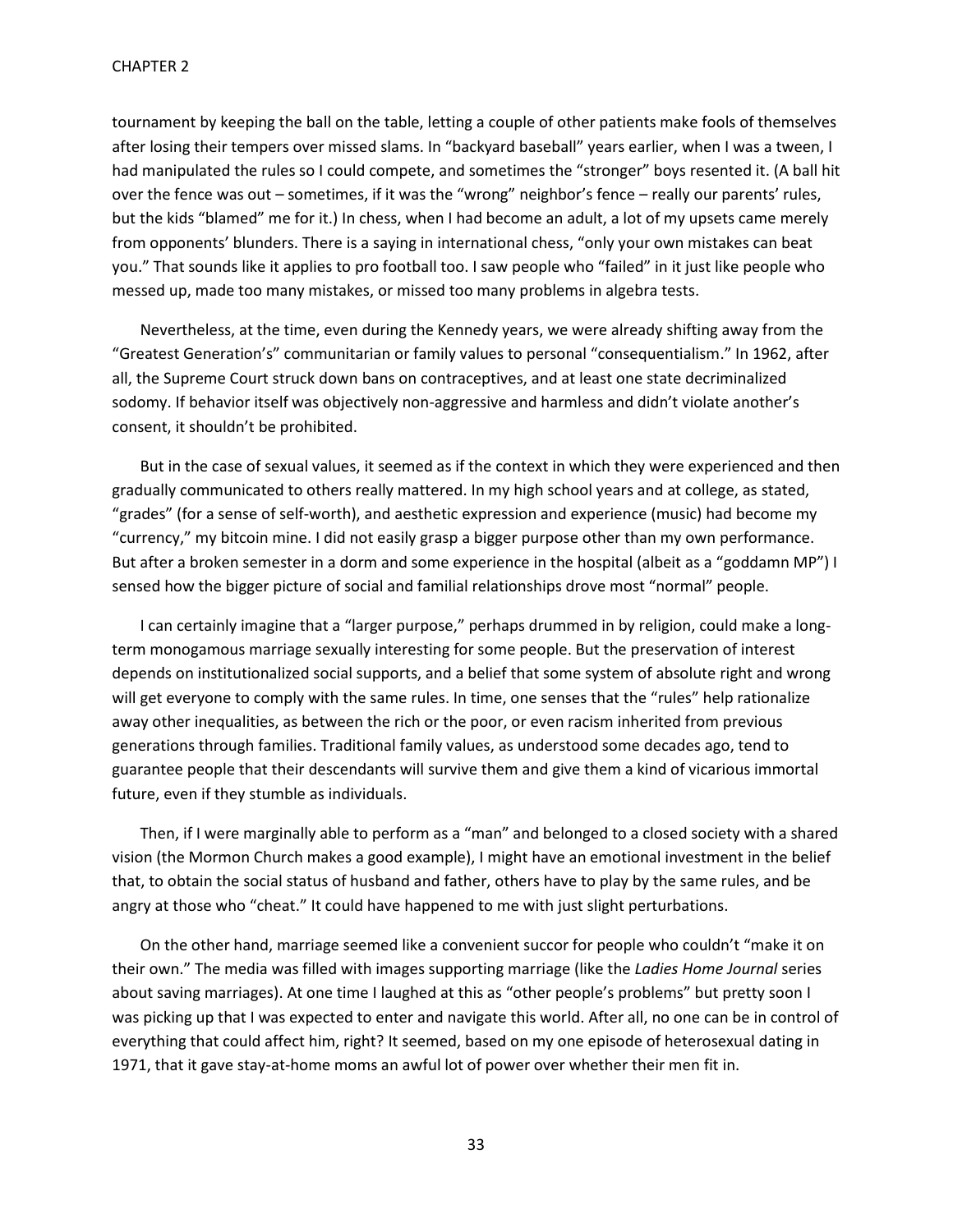But if marriage defined the structure or "sexual constitution" of society, as well as political and religious structures on top, it still mattered how well people did as individuals. People who didn't perform too well (as in school) had to stay in their place and do what others said. They were particularly vulnerable in the '60s to become cannon fodder for the Vietnam-era draft. That also seemed potentially true for people who weren't physically competitive, although the Cold War was rapidly making society more hospitable to nerds, who frankly were needed badly now. In fact, people like me, not very competitive physically, could feign "superiority."

You start to see how this plays out in a closed environment, and why it might matter in, for example, the military. In earlier decades, it created tensions in dorms, fire departments, law enforcement agencies, with teachers, and other areas where people had to share a lot together in a relatively closed environment, but areas outside the military gradually learned to deal with it. **It's more than just a matter of modesty or "privacy"; to survive in a group, people sometimes have to learn to bond under circumstances not wholly of their own choosing.** (This point came up recently when Lt. Gen. Russell Honore, of Katrina lore, challenged members of Congress, after the budget debt ceiling bickering, to learn the nature of "physical sacrifice.") So did the military itself, to some extent, but it was in the Armed Forces where these sorts of issues are the most likely to surface.

A private act, or a "desire" for an act, itself is harmless. But the person's intentions gradually leak out and become more apparent in a confined space. Then the "purpose" of the person's feelings become apparent (it goes existential) and what starts out as indifference gets translated into contempt or hostility. Today it's even more apparent with the ease of self-expression on the Internet – a topic for the next chapter. The general catch-all term for this concern in the military debate became "unit cohesion." And that concept could "extend," like a method in object-oriented programming (OOP) to the larger culture, where inner motives leak out and are seen as distracting to the larger culture, to the moral incentive for most people to step up and do what has to be done (and feel what has to be felt). The capstone of all this moralizing had to do with the ability to render affection where it is really needed (starting in the family and branching out), and most of all, accept affection as a part of "staying alive."

I of course wondered why others had made my sexual interests (and disinterests) their business. Maybe my interests went against "nature" and therefore needed to be opposed, but isn't it intrinsically human to challenge and question "nature" sometimes? My "interests" (however associated with "wild reeds") would logically matter only if many people were likely to follow and copy me. (I know, that gets into modern immutability arguments.) But maybe something more subtle was going on: others couldn't make and keep their own commitments if they knew others like me would "get out of it" and then criticize (or even shame) them while remaining undetected "parasites." Still, an ideology that emphasized privacy and being left alone would gradually take hold by the late '60s or early '70s, and then sound particularly appealing during the Reagan years (and eventually necessary given the politics of AIDS).

So is immutability the concept that really matters? It wouldn't if the "lives of others" didn't bother people.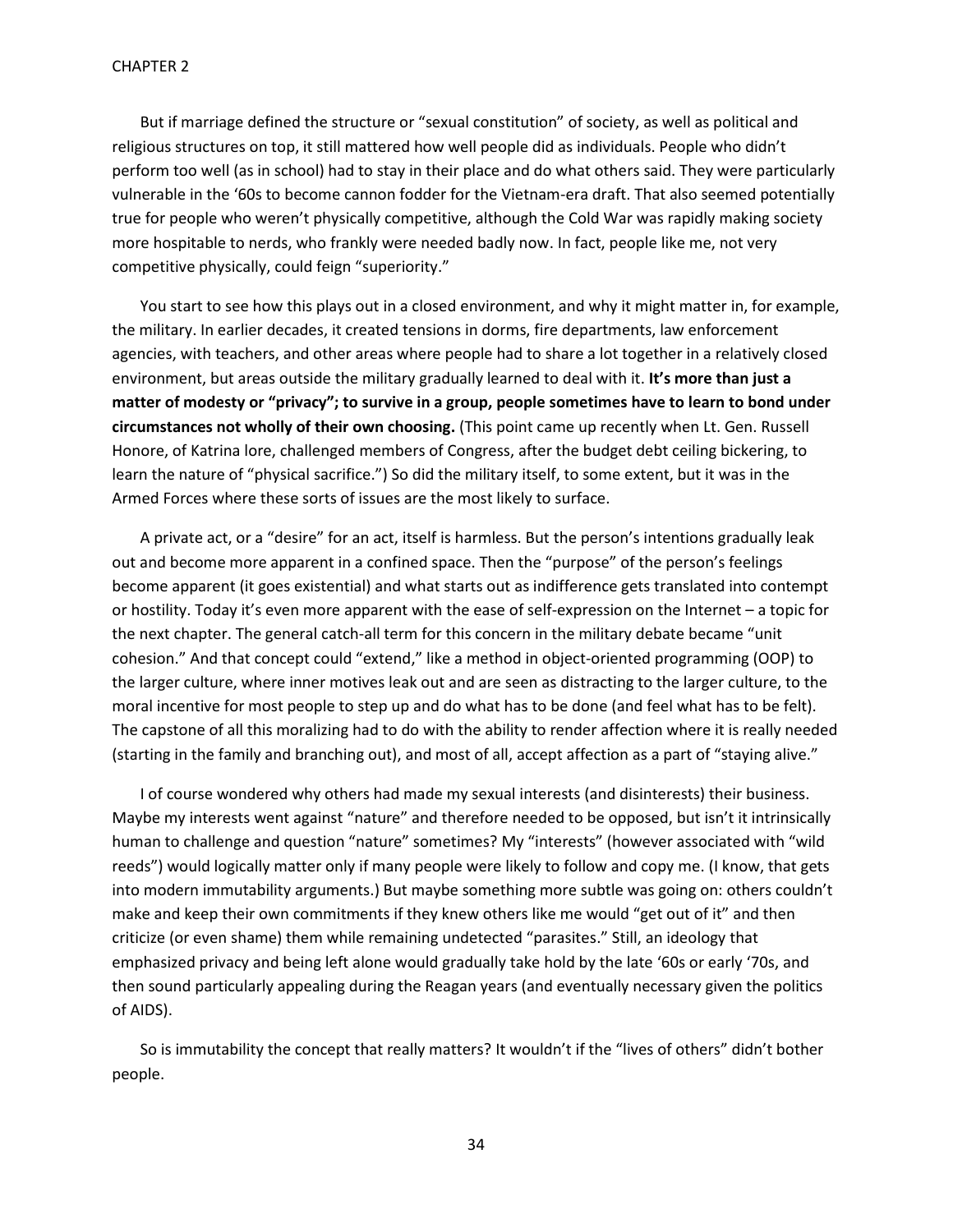#### \*\*\*

However, the question of immutability has grown more compelling in recent years. Researchers cannot find any direct evidence of "gay genes," but recent studies suggest that other biological influences called "epigenetics" may affect how genes are expressed, and these can be important to sexual interest. All fetuses start as female and in theory the default setting for the hypothalamus would be to have some instinctive reaction to men. It is only as various hormones and reagents reach the hypothalamus that "instincts" change for males. Of course, instincts are sometimes overridden by education and culture. But, as with so many other factors, biology affects where people start in line in many ways. Opponents of equal rights for homosexuals (or even of toleration of homosexuality, as in the past) seem willing to demand sacrifices from "us" for the supposed collective motives of the majority, or to achieve their idea of a sense of "virtue commons" (such as the Vatican idea that sex is only for marital procreation). Or they may point out crude comparisons to other biologically mediated propensities that have more obviously dangerous results for the individuals themselves (such as alcoholism).

Libertarianism has become more attractive in the gay community since the early 1990s, as libertarian perspectives on ethics have made immutability irrelevant. In fact, in the Introduction to my DADT book, I had proposed that "absolute responsibility for the self" become a backbone principle for justifying equal rights for gays, but the reasoning can backfire, leading to questions about what is to be done with people who don't "make it" by someone's standards; history is not very reassuring on this point. That's because an ideology of self-sufficiency makes morality based on communal sustainability irrelevant. Personal responsibility (whether in financial dealings or in safer, HIV-free sex) becomes absolute. To some gay libertarians, the military ban issue becomes a sideshow, because military service is voluntary anyway. Marriage gets reduced to a private contract, with no public privileges that the unmarried must support.

Libertarianism has been predicated particularly on two concepts: privacy, and the idea that aggression against another person (or people) is never acceptable. Libertarianism expects a certain paradox (loosely called "**spontaneous order**") to generate social structure: since no one can use force, people naturally will seek out ways to live and work together, eventually out of self-interest. Ultimately, one talks on two levels: one is about limiting government and the effects of politics, but at the same time the kinds of behaviors and commitments people, in a real world, will need to learn to handle. For example, marriages, or at least committed partnerships. And all of these relationships develop in a world that has much less expectation of privacy today than in previous generations because, with the Internet, people want to share and broadcast themselves. People will become very reluctant to be pinned down.

Yet, in a community, specialized roles, some of which may depend on gender, take on meaning if people must accept a certain level of interdependence among generations. Ironically, male homosexuality focuses on visually confirmed attributes that we typically connect to "masculinity." Look on any gay disco floor and notice how the tall, slender but muscular young man is the most "desired." (At least, there is very little obesity.) Ironically, that confirms the right-wing idea that masculinity is an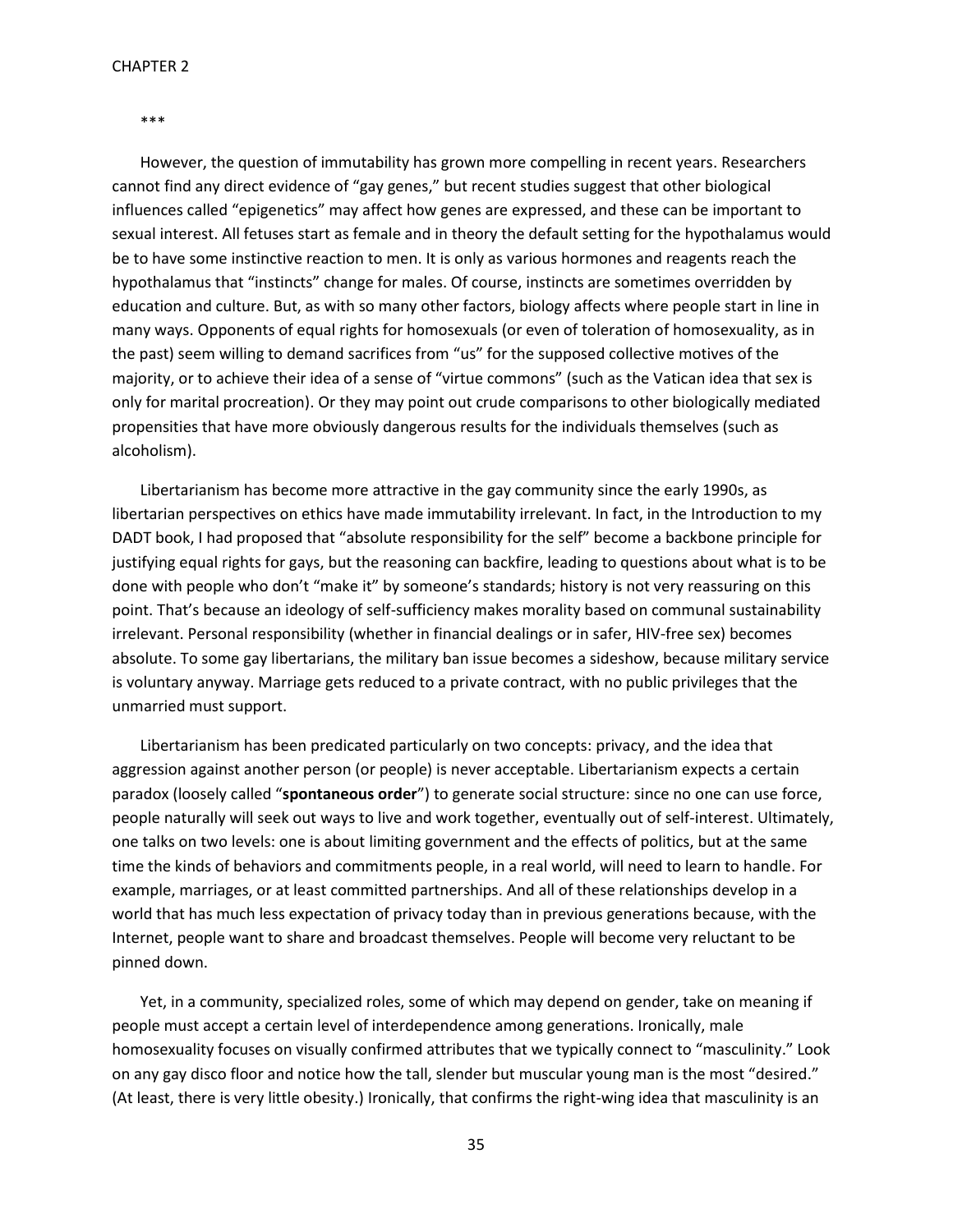achievement and is necessary socially after all. Gay "body fascism" seems to be a strange bedfellow (pun) of the far right. I admit there is some of that in my own fantasy in people-watching; in discos, people not of my choice will challenge me to dance with them, just to get my attention. It seems to comport with a worldview that people are "intrinsically" good (and worthy of intimate attention) or bad, based on natural endowments beyond their control. That belief was pretty common when I was growing up, when less could be done for the disabled or "untalented" than today.

If people must accept some interdependence, then the idea that people should share the risks of military service in some way (and maybe men have to share more of it, still) becomes meaningful. Therefore, to be a fully equal and autonomous citizen, you need the ability to serve in the military if somehow you become called to do so (in the deepest sense).

Likewise, if equitable sharing of the risks and uncertainties of intergeneration responsibility (child rearing and parenting, and now eldercare) are an essential goal of an ethically run society, then the "equal" right to same-sex marriage and parenting becomes important. At a certain level, the notion of a birthright to a mother and a father for every child becomes a logical impasse.

So then we fall back to the immutability problem. In my case, I don't think I was "born gay," but I wasn't "born straight" either. And if personal responsibility is that important, I'm responsible for both myself and for sharing social challenges in an equitable way, even if I don't always accept the dictated (and sometimes sheltering) goals of the group. Life doesn't have to be fair; everyone shares in variable sacrifice.

# **03 – AN OFFERING**

For a time in my early years as a working young adult (in the fall of 1971), I actually tried "heterosexual" dating. I remember picking up one young lady in a cottage house in suburban Maryland when her father offered me a sandwich before we went out. The moment was photogenic. I declined, of course. But in recent years, I'm struck by the moment, where perhaps the father wanted to see if I could really turn her down, or the idea of family life down. What would follow was interesting – singles clubs (one dominated by a "cigar-smoking man" for a bartender) that attracted lonely hearts, dinners (without going Dutch) where popovers were served and steaks were flamed at the table, Beltway car (Ford Maverick) discussions with her about the difference between looks and personality, attending Leonard Bernstein's *MASS* at the Kennedy Center, and almost seeing the Washington Senators' last baseball game at RFK for 33 years.

She came to my modest south Arlington garden apartment just once, and I remember playing an inexpensive recording of Beethoven's *Pastoral Symphony* – her request, not my favorite. She made the comment that for me, music took the place of drugs. It provided enough high to live for. But that probably meant I didn't need babies.

### **(03A) – A TEMPTATION**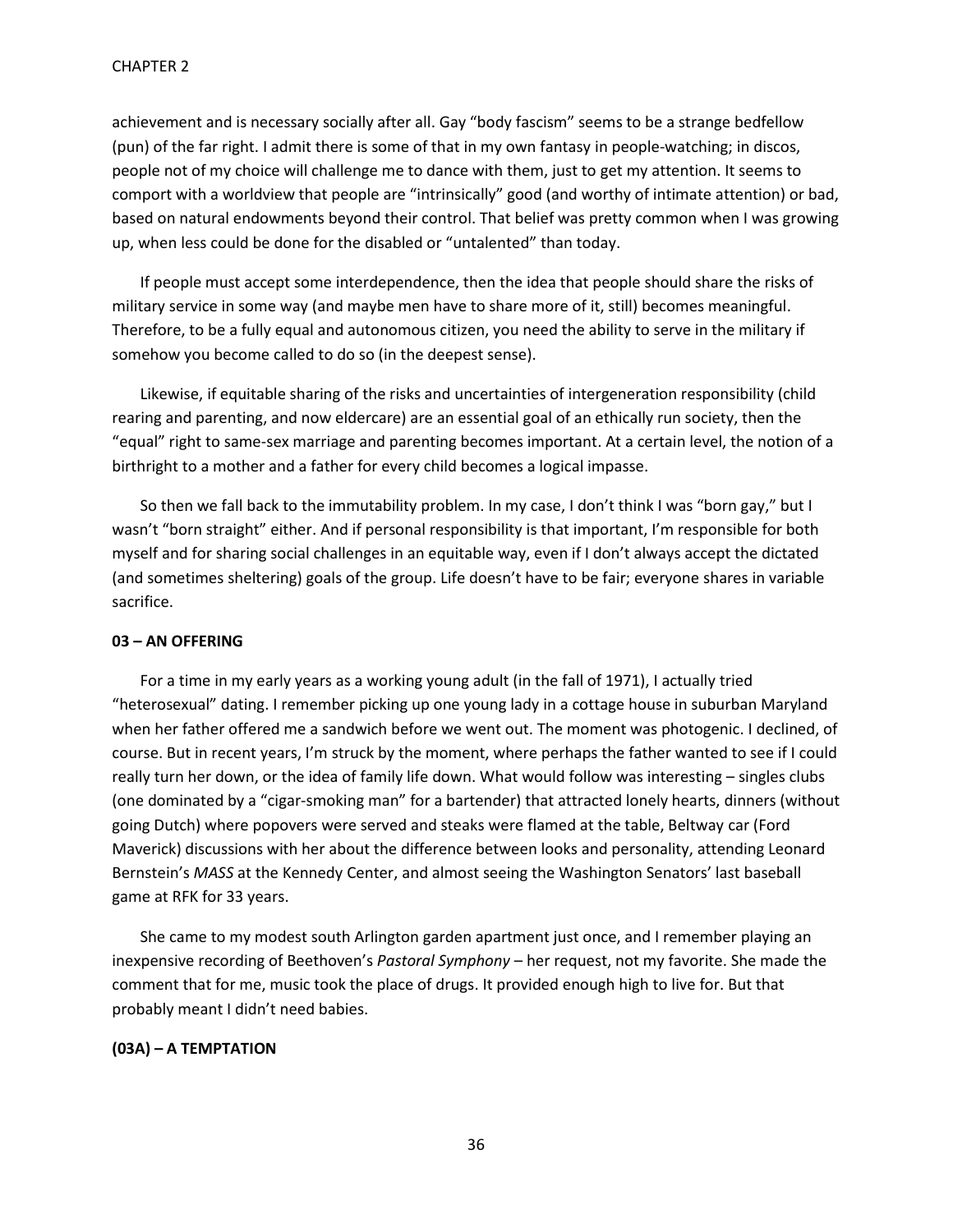One Saturday night in March 1972 (three months before Watergate), I drove to a Giant store in Springfield, VA, near the notorious old I-95 Mixing Bowl, where a co-worker whom I particularly admired "moonlighted." I still remember his tending to the rouge live lobsters when I made my rendezvous (in the style of the *Triplets of Belleville*) with him there. According to plan, I drove over to his townhouse apartment and waited. He showed up five minutes later.

A former high school math teacher himself, he had married an "instant family," had people depending on him, and had gone to work for the government (where I worked then) to make enough money (teachers couldn't make enough to raise kids). His second wife and stepchildren were away for the weekend, in the lake and pine country of north Florida. I was there, in his living room, until maybe 3:30 AM Sunday morning, still before a spring dawn. Oh, nothing happened. I looked at photo albums that revealed a lot. He demonstrated his workout routine.

The point is that I took the chance, put myself (and him) in a situation where "it could be allowed to happen." I didn't have to be gay to experience this one-time bonding and Maslow-like peak experience, if it could even happen. My "second coming" (below) would not happen for almost another year. There could be two outcomes. One was that nothing happened but I had shown that what I wanted was permissible – therefore I wouldn't need women. That is "what happened." Or, had something else "happened," I would have been quite aroused, but I might have felt that the energy could lead back to women someday. I would have been energized.

Later, I would find that some gay men would indeed say (or "admit") that they had never had women, even once. I think they were in the minority, maybe about one-third. (I don't know the statistics, beyond Kinsey). Still, it struck me that I was to be discriminated against, excluded, or driven into second-class citizenship not for what I did or even desired (or even confessed as desire), but for what I didn't do or show passion for. It sometimes felt like not making the cut. In some societies, I wouldn't have been allowed to live and consume resources if I weren't to have progeny. In others, I would have become subservient, while others played on the passions supported by my expected sacrifice. In a few, I might have been honored in a priesthood, but maybe only after emasculation. I desired to see an erotic royalty.

Understand something else. If an evening of "temptation" and maybe sexual roulette were not even permissible, if marital sex were the only possibility, and if I had become competitive enough (like after getting reasonably fit in Army Basic), maybe heterosexuality could be exciting after all. Ask Masters and Johnson. They wrote a book on the subject.

In more modern times, it would really strike me that whenever homosexuality came up as a "moral issue," it became the lieutenant for everything else. Why were others so concerned about my "private life," my inclinations, my Berlioz-like passions? There is something about the moment of excitement that swallows all other meaning. Answer your own question. They want you to share the responsibility of having kids. That's just as important as supporting a kid once you've sired one. They want everybody to share the risk. *Then it's exciting for everyone*.

# **04 - SECOND COMING**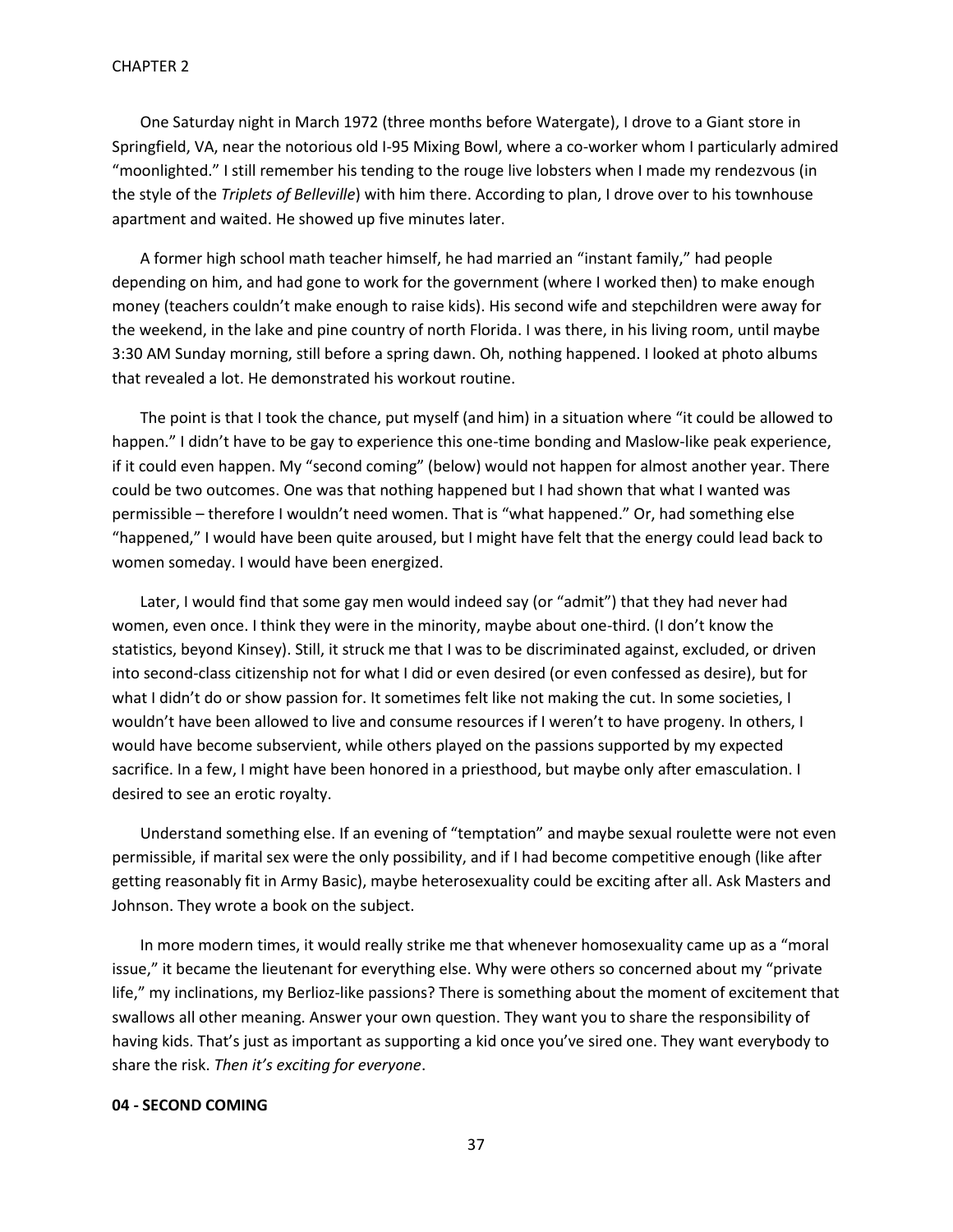## CHAPTER 2

I'm struck by the observation that at some points in my life, both early and late, I was disrupted and kept from pursuing my own "goals" to satisfy not so much the basic needs but the psychic goals of others.

I detailed in my DADT how I came out a "second time" in 1973, and I recall sitting on the bus, crossing the George Washington Bridge, to go to a "gay talk group" on the Upper West Side as an epiphanous moment, on a frigid February Sunday afternoon. I would celebrate by treating myself to a skiing trip in Killington, VT, not so far from beloved Mt. Washington.

It took a great deal of **exertion** and self-focus to arrange my life so that I could overcome my social (and by age 29, attractiveness [in my case] deficit – already). I focused on my own comfort and own fantasies, not on the "real needs" of others. It seemed necessary. I felt I had already missed "the first boat." I would never experience having others really want my body, something I can see on any visit to a large gay disco. There would come a Saturday night in January 1975 when I would have my "first experience" in the Club Baths. I would celebrate privately, going to see *Macon County Line* the next day around the then seedy Times Square.

In time I would discover the Ninth Street Center, as detailed in my 1997 book. Submissiveness, which could be a source of sexual excitement with the right person, could be seen as a "creative" activity in terms of psychological polarity, where people have feminine or masculine personalities regardless of biological gender.

Creativity was supposed to be experienced in the context of a lifetime monogamous relationship. The Center existed as a kind of separated community in the East Village. Since it was local and isolated, the homosexual no longer had a reason to use his capacities to imply judgment of others in the outside world. The Center, as a closed community, imposed a certain paradox: the polarity theory did seem to demand psychological complementarity, that is, the idea of meeting the real needs of a partner in a relationship and others in a community. But one had to be quite intact and capable of "growth" to be "worthy" of a relationship in the first place. To people outside the Center, the place seemed a bit harsh.

Still, in those days, I lived in a kind of urban exile or separate "dominion." As long as I could lead the life I wanted and make regular excursions into the "real world" (with planes and rental cars) I didn't care very much about an abstract idea of "equality." The fundamental right was "private choice" or to be left alone – and this is what got trashed when the Supreme Court upheld sodomy laws in *Bowers v. Hardwick* in 1986 (but finally overturned in 2003 with *Lawrence v. Texas*).

# **05 –** *ERWARTUNG*

There was a period, from about 1976 to 1983, where I lived a conventional "gay" life, including taking people home, and also dating and forays into relationships. In fact, the anticipation of someone's arrival, which at my Village apartment would be announced by a street-level intercom, could become one of the most exciting moments possible.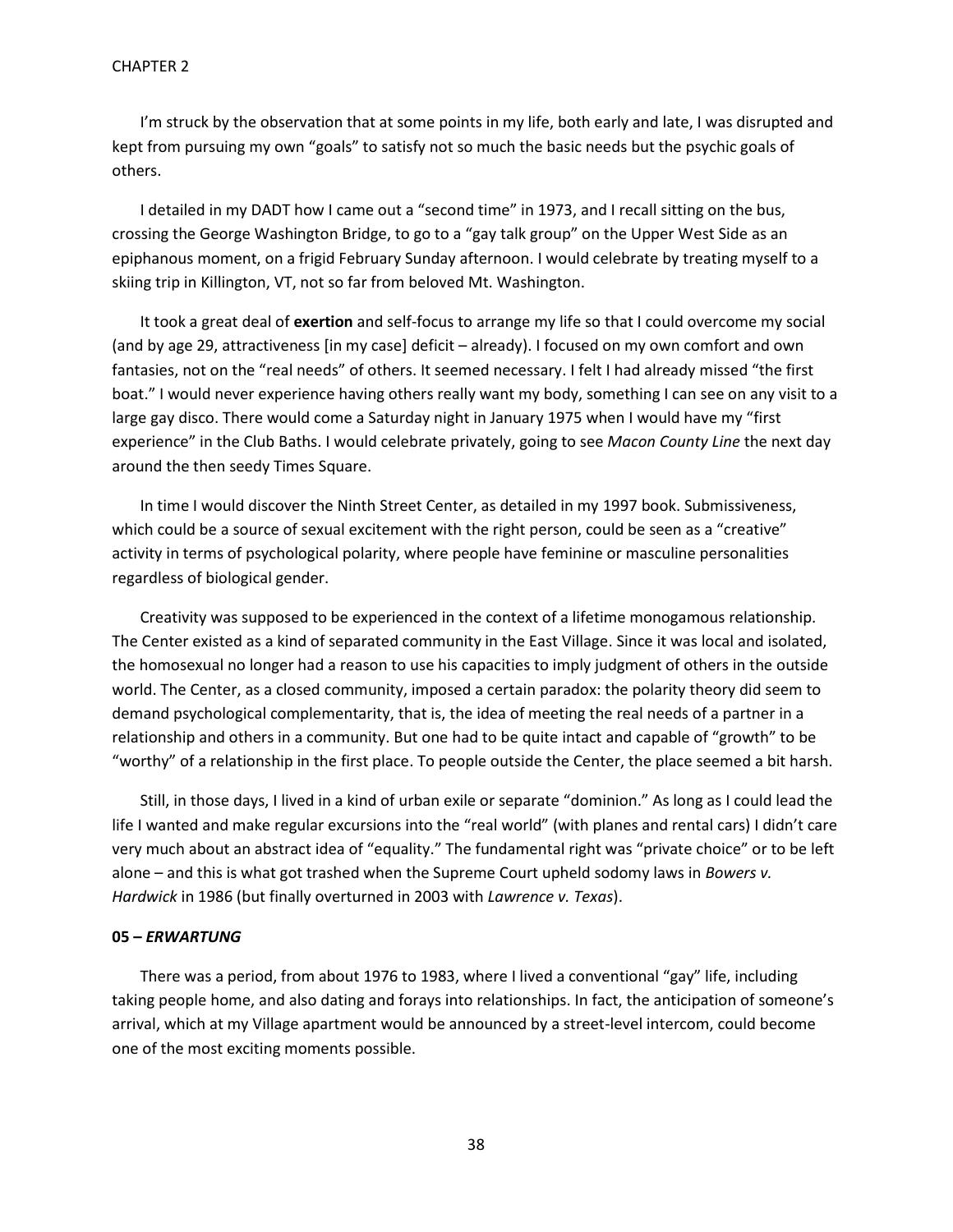On a weekday night in May 1978, I had such a date – the details of the whole day stick in my mind. We would go to a play (*The Fifth of July*) and then have French ice cream on a well-known Village spot, where he would tell me some medical things that would foreshadow what was to come in a few years. A few weeks later, I was on vacation, in Washington State, with a rental car, when I happened to pick up a magazine with an article about clusters of cancer. I remember sitting in a restaurant in a Cascade mountain pass (Snoqualmie) on I-90, eating a ham sandwich, and taking in the random article and putting "two and two" together, and wondering what would happen. At least I did not have the more conventional problem of needing to be jealous!

I had to consider how I would feel about any partner or lover if he fell off his pedestal and "broke into a million pieces."

As I detailed in the first book, I restarted my personal life in Dallas in 1979, when the "storm" would soon hit. Oddly, I didn't hear about it in detail until the spring of 1982, and my coming to see AIDS as an existential threat would occur suddenly, in early 1983. But in time I indeed saw the AIDS epidemic as a death knell to the privacy rights we seemed to have largely won. Very literally, if HIV could create secondary risks of spread of disease to "innocent bystanders" and if anal intercourse really did propagate the disease up to amplification, then the right wing could certain construct arguments showing "state interest" in private conduct. It's a lucky and good thing that HIV is not an arbovirus (spread by insects, as was recklessly speculated by conspiracy theorists on both sides in the 1980s). I explained this in the 1997 book.

I went through my own period of panic, wondering if skin blemishes could be KS (Kaposi's sarcoma), and actually had a biopsy once. After all, for about seven years, I had probably averaged about seven partners a year (tricks had become old hat), not great in the gay world but excessive by mainstream standards.

I tried to gain control (not really earn karma or do penance) by becoming a buddy, but rather a "baby buddy" on my own terms. Volunteering to support people with very limited life expectancies (as many people with AIDS experienced in the mid 1980s) would not be as emotionally demanding as family eldercare two decades later.

#### **06 – DYNAMIC EQUALITY**

By the time Bill Clinton was elected, I was in a position to wake up to the debate over gays in the military, and see it in a very schizophrenic way.

I have to back up here, and retrace a thread covered in the DADT book: I went through three draft physicals in the 1960s, going from 4-F to 1-A, before getting drafted, after finishing graduate school. But once in the Army most of my issues had to do with regimentation and "paying my dues"; they had little to do specifically with sexual orientation. It was very important, as a moral matter, **not to "get out of" exposure to the sacrifices demanded of others because of a supposed moral or character defect**, as things were seen at the time (but starting to change).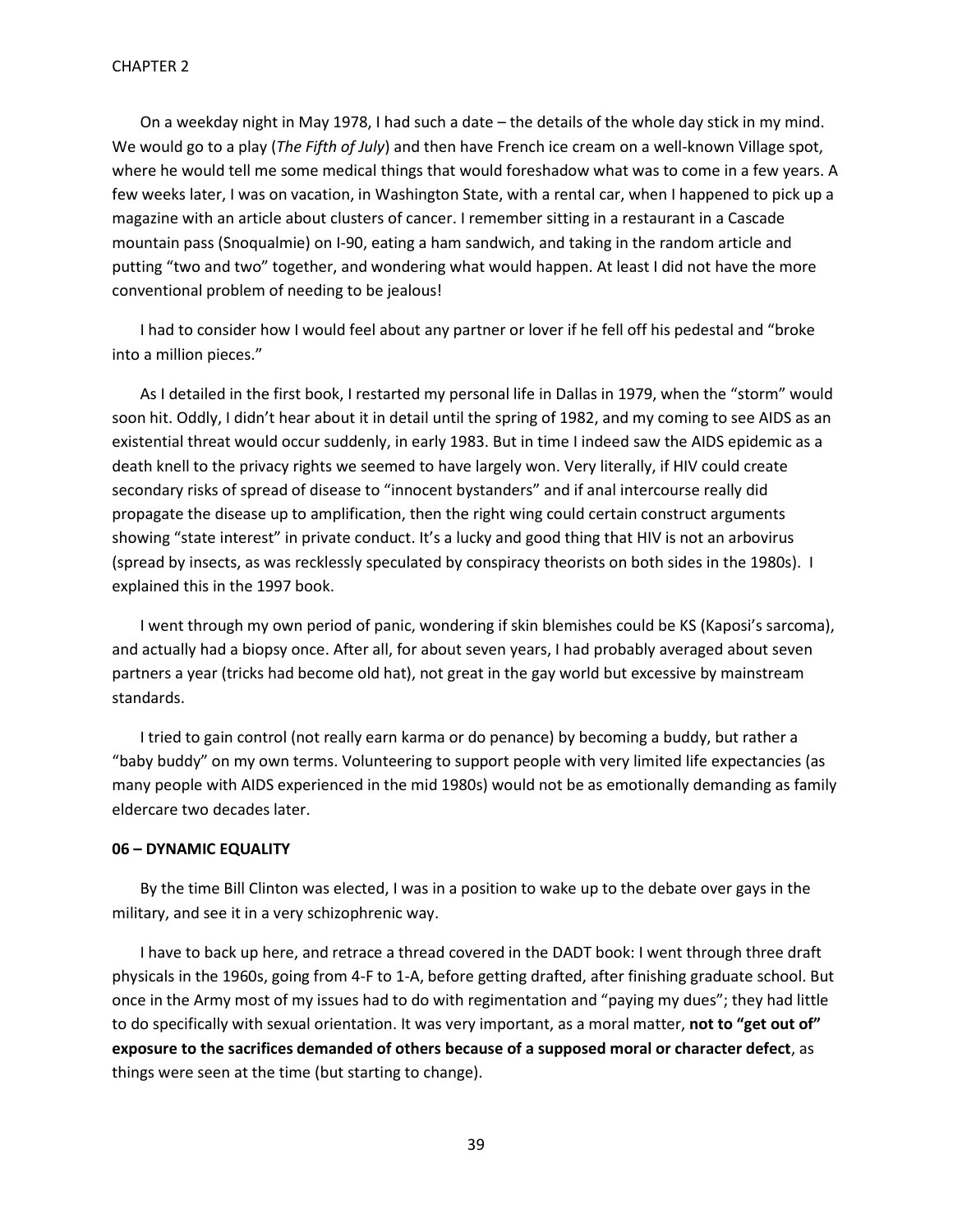I saw lifting the ban as a way to gain "equality" of sorts. But I also saw it through the "privacy" prism. Originally, I saw non-discrimination simply in terms of an employer's leaving me alone and not "asking." That had been pretty much the case with my whole career since the early 1970s. (There had been some tension in my first job because the employer paid married employees greater *per diem* on long-term travel, regardless of whether spouses accompanied them or they traveled on their own.) In fact, that had been my own actual experience in the Army (with rare exceptions, as in my book). I saw "lifting the ban" in terms of being allowed to serve and keep a private life separate. Up to 1993 (and at least since 1981), the military had indeed "asked" during enlistment in a section of disqualifying personality or social adjustment traits. In fact, in the mid 1960s, the Army had temporarily stopped asking during the draft physicals! But, in sum, I initially saw President Clinton's "don't ask, don't tell, don't pursue" from his 1993 speech at Fort McNair as an "advance." Unfortunately, the military would often fail to honor "don't pursue."

What would eventually change my own perception of this would be my own self-promotion and self-expression, first in book writing and then on the Internet, as I'll detail in the next chapter. Because it is so unacceptable to be recruited to serve someone else's purposes publicly or even privately, a personality issue and axis ("unbalanced and balanced personalities" that had come up at the Ninth Street Center, as explained in the DADT book), it became important to me to be open publicly about who I was. It rather reminds me of training as a boy at church in how to "pray publicly."

I discussed in the book about my own "compromise" and my own "White House Letter." The Clinton Administration hired the Rand Corporation to perform and publish a formal study on how to lift the ban and develop a code of "military professional conduct" that would allow gay soldiers to serve with some immediate discretion as to matters of behavior appropriate for intimate environments, like submarines, and self-contained "dominion-style" units (Clive Barker has the right idea there). Rand surveyed the experience of foreign militaries that even by 1993 had made progress in accepting gays (especially Israel). Generally, its recommendations are appropriate for today (and Britain, the largest ally in Iraq and Afghanistan, has effectively implemented them in lifting its own ban around 2000).

After about 16 years of "**don't ask, don't tell**," the first Obama administration gradually lumbered toward repeal, getting a bill passed in December 2010 by a lame-duck Congress. I was actually attending the rally at the Capitol at high noon December 10 when I got a call about the sudden further decline of my mother (three more chapters), and had watched most of the equivocal hearings on C-SPAN. The certification was signed by the president this summer while the debt-ceiling "debate" stormed on, almost to be overlooked. I waited an hour in line to get into the celebration on K Street on September 20, 2011.

During the 2012 presidential campaign, some of us breathed heavily as more socially conservative Republican candidates (like "common good" man Rick Santorum) did well in the early primaries. But "social conservatism" (due to some candidates' arrogance in public) seemed to fade during the year, and Obama won the election in an electoral rout.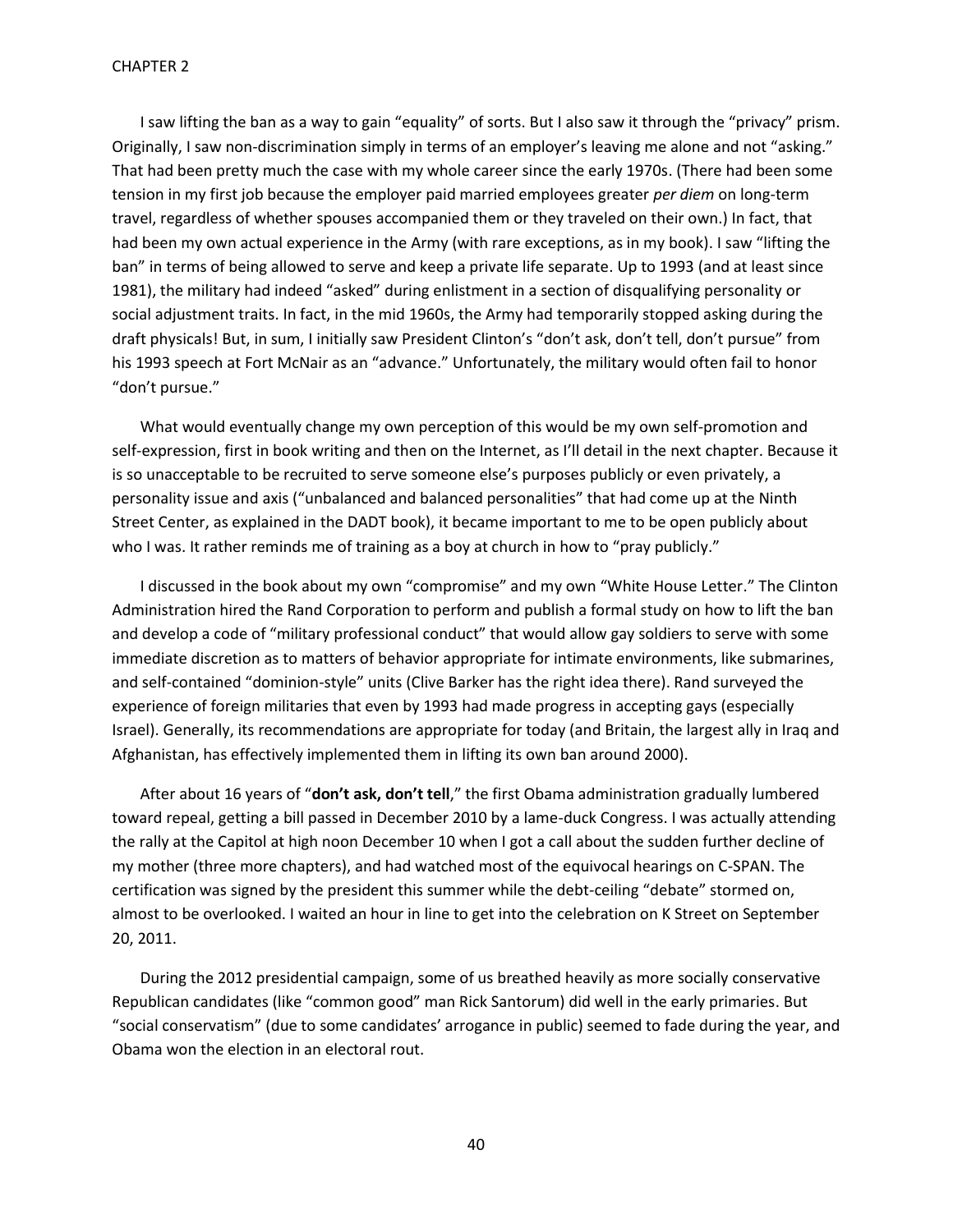It's important to note that the DADT repeal occurred after the Supreme Court had declared homosexual-only sodomy laws unconstitutional in 2003 (*Lawrence v. Texas*), reversing *Bowers v. Hardwick* (Georgia) (1986). This ruling does not necessarily invalidate the UCMJ Article 125, for a variety of reasons. It's clear that the "moral" climate of the country had changed in 17 years, toward an individual locus of moral compass, although the dissent questioned the focus on individual experience in a world already becoming more public again.

The "battle over the ban" (not quite a war) had done a lot to reduce the importance of "privacy" as a morally compelling argument. Social conservatives talked about "unit cohesion" in the military, translating into "social capital" for the larger civilian life. A lot of that had to do with incentives to accept the aims of "the group" based on expectations of what others may do. Civil libertarians shifted the debate from "being left alone" to both "openness," being oneself, and inequality, with a somewhat limiting or truncated use of the idea of immutability, as already mentioned.

The lifting of the military ban and DADT policy would certainly help improve the climate for samesex marriage, and for gradually pressuring the Boy Scouts of America to revisit its own policy ("repealed" with respect to youth membership but not scouting leaders, as of this writing mid 2013). The military repeal would help defuse the "old chestnut" of a notion that homosexual tensions undermine the ability of a society or tribe to defend itself against enemies – an idea that had also fed the difficulties that civilian gays had with security clearances (including me, when I worked for the Navy Department in the early 1970s) until at least the '90s. It also defuses the idea of homosexuality as "illness" or "disability," if one only sees procreation as essential. (Some social conservatives still complain about the American Psychiatric Association's removing the designation of illness in 1973.) It's worthy of note here that a two years after my expulsion from William and Mary in the fall of 1961, another student was "hospitalized" there in the infirmary on the theory that the College (in 1963) saw it as "illness" and indeed, I had been told that I might be readmitted if I had permission from a psychiatrist. One "medical" chestnut that remains is the ban on blood and organ donations from MSM's – that is, any male who has had genital contact with another male since 1977. I used to give blood until 1983, and would resume if the ban were lifted, say, pending a negative antigen test and no activity for the past ninety days. I would consider organ donation at death. On the other hand, I don't relate to emotional calls to share (my) other body parts (kidneys, bone marrow) for heroic attempts to save the lives to others. I still feel sensitive about calls to "be brave and shave." (In the Army, a "buddy" once joked with me by shaving his forearm before giving blood and plasma.)

Another point that is critical is that back in the early and mid '90s I saw gay marriage, the way it is argued today, as less critical to "first-class citizenship" than the military ban. That's partly because I saw "equal citizenship" as related to the ability to share "equal risk" in a crunch. But I also saw the gay marriage problem in terms of a different kind of tension between the single and childless (not always synonymous with gay, even if I thought so) and conventionally married adults raising families with children (and probably entering the intergenerational responsibility cycle involving eldercare as a "sandwich generation," although I couldn't see this yet). Related to that were ideas like the "**family wage**" (no longer discussed much except in very conservative circles) and the idea that single people sometimes "worked at a discount" and lowballed people with families in the workplace, to the delight of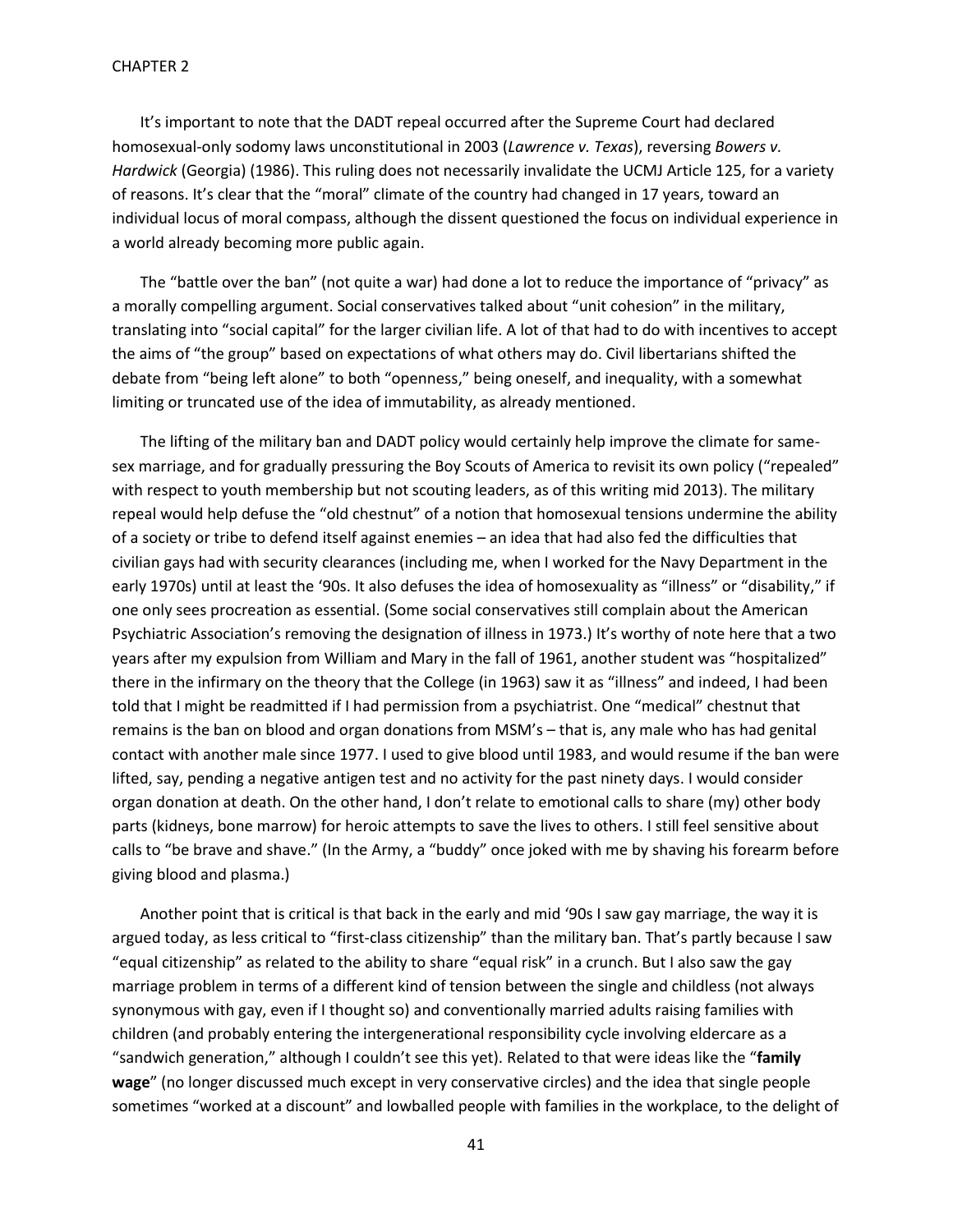some employers and the chagrin of some unions. Equal pay for equal work across gender – something that had really taken off in the '60s in the computer industry (and had actually appeared in the home front during WWII) – figured into this. Of course, I knew that gay couples faced issues regarding sharing of benefits, but this stayed away from my mind, in a certain intellectual compartment.

I think there are three major things to bear in mind, however, to add to the historical record of the debate (on the now repealed DADT policy) now, indeed "as the world turns" – before fully looking at history of the marriage debate.

One is a refocus on the lessons from my own experience. Why was William and Mary so brutal in the way it treated me and my parents, and why was NIH so probing as to my refusal to honor social expectations of others? In retrospect, it seems to me that there is another big factor besides the "privacy" one (where dorms and barracks are a lot alike): that is, I was an **only child**, and my statement to the Dean of Men (of being a "**latent homosexual**") was taken as pronouncing a death sentence on my family, perhaps even jeopardizing my parents' marriage. (That anticipates an aspect of the gay marriage debate, where the apparent avoidance by gays of the complementarity of the heterosexual world is viewed as undermining the long-term stability and even purpose of heterosexual marriage, as explained in Paul Robinson's *Queer Wars*.) How could I do this? (So Dr. Laura would ask.) Although it was my roommate and other boys who had brought up the subject of homosexuality, the whole process had been somewhat of a two-way street, with my feeling that I was achieving a "creative" purpose by "stepping on their toes" and showing them that they were as inadequate as me, even if in different ways. It seemed to others that I was interested in a fantastical world of elitism, and not willing to carry my share of the risks as part of the "cloud." (You know, the "too much education" stuff in the Army.) That translates into the military concern about "unit cohesion," of course; in a closed environment, the "what makes me tick" factor becomes visible to others, and psychological privacy, corresponding to a separation of private and professional life, is not really possible.

A second area is the whole question about security clearances. Clearly, the military ban had created a schizophrenic situation, practically forcing soldiers to lie, itself creating a real problem (what happens if a soldier has civilian boyfriend in intelligence services, where telling is required?) My own experience with the expulsion and psychiatric treatment helped drive me away from defense into a civilian commercial area where clearances wouldn't be required; when I came back to the DC area in 1989, I had to think about the problem again (and there would develop a really bizarre and critical "plot twist," which I cover in the next chapter). It wasn't until the 1990s that the security clearance situation for gays became more or less settled, partly with Clinton's 1995 executive order but also with Frank Kameny's efforts. In fact, representatives of the CIA, which had a booth for the first time at DC's Capital Pride Festival in 2013, told me that LGBT employees (as determined even by polygraph) could be fired from the CIA as late as early 1996. Another twist seems created by the Manning WikiLeaks situation in 2010, but at this point it is far from clear that homosexuality or the ban had much to do with it. (The harm done by the leaks is that it could make civilian informants overseas into targets for the enemy, an important concept, as we will see again in the next chapter in a context having to do with "selfpromotion.")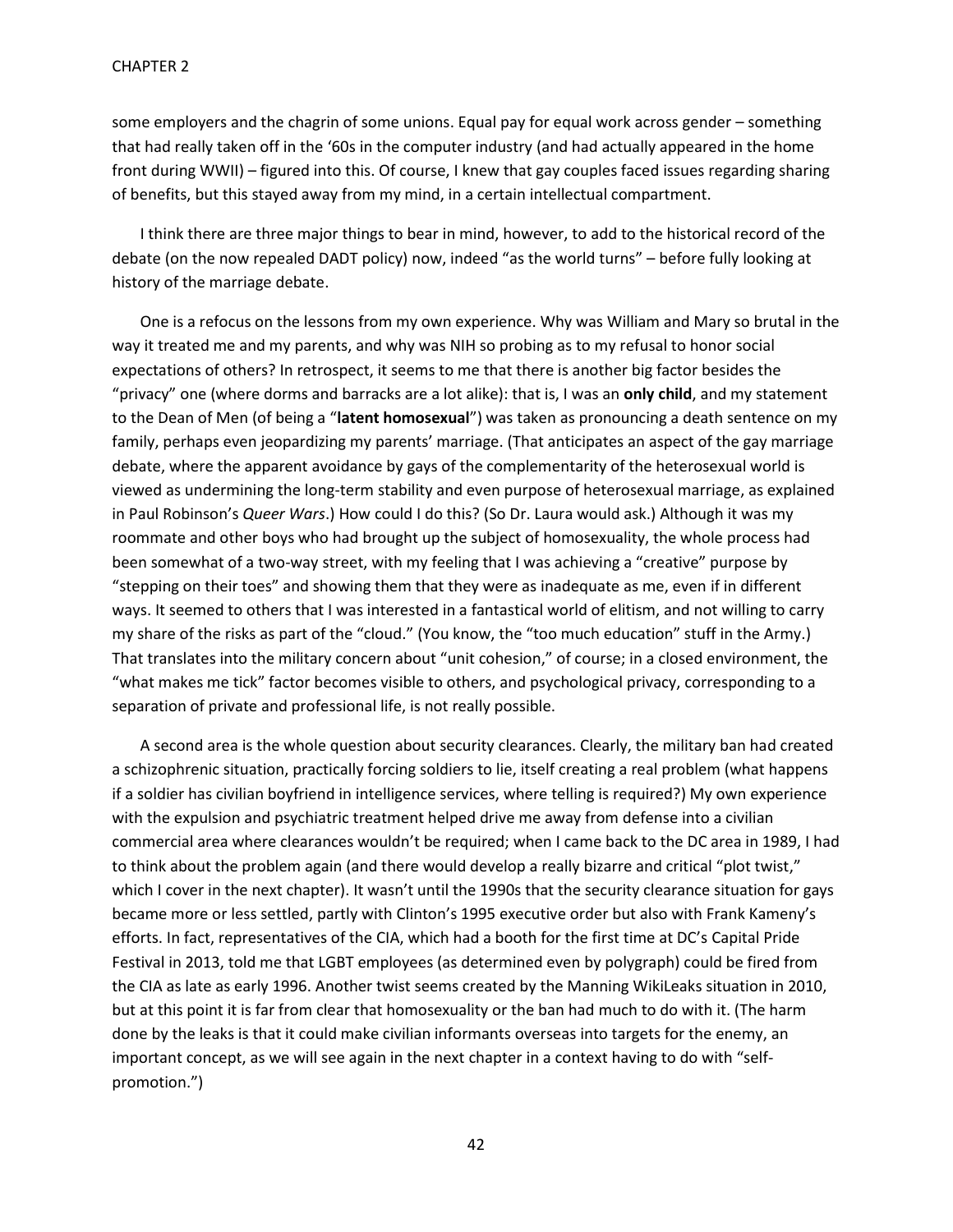The third question, to which I have been pointing, refers to the Internet. Any code of conduct (for military people or for civilians in unusually sensitive jobs) will have to cover the handling of selfdisclosures on public media like Facebook or other social networking sites. And the basic conduct rules ought to be subsumed by all other conduct rules regarding social media.

In the past decade, the battle for equality in the minds of most LGBT people has been fought more in the **marriage** area than anything else (including the **military**). The debate has skimmed along the top planetary layer of something miscible and deeper: the debate is really about whether people should be compared individually, or only be considered in terms of their community and generational links. The recent federal court decision on Proposition 8 in California (from a gay Republican), focused on abstract ideas about whether one person's relationships were "better" than another's, an unacceptable notion to the judge. Curiously, though, sometimes attraction seems based on the idea that some people are "better."

For quite some time in my own career, I had noticed that the modern world was making it difficult for breadwinners of families with children to "compete." The extreme cost of child rearing and loss of career opportunity (particularly if it is not postponed for education) and the rewards of an individualistic culture turn many people away from it, and not just LGBT. Some people on the right wing have talked of "**demographic winter**" and that certain populations in developed or rich countries don't reproduce themselves, whereas the left has tended to see this point as racist as being about "more white babies" (or "the right babies"). But you see one point right away: it gets away from marriage itself, and becomes more about how society treats parenthood in an institutional sense. In my 1997 DADT book, I proposed that the benefits from marriage should accrue only when there are other dependents, which would have put same-sex marriage on an equal footing "morally." I also proposed that the opportunity for "benefits" be allowed for only one relationship in a life, unless ended in the death of a partner.

But the problem seems even deeper than that. The debate, the way some on the right wing have put it, calls attention to the supposed intention behind the antipathy of some people to experiencing intimacy based on complementarity and others' needs, rather than personal expression and "turn on." The modern culture – demanding, beyond respect for autonomy, an obsession with consent – arguably could lead to a situation where many people get left out (as individuals) because they are overly interdependent, and could translate to a generalized situation where a society can't sustain itself. Generally, societies expect people to grow to become receptive to needs outside those generated by (procreative) choices, such as the readiness to raise or protect younger siblings or step up and raise siblings' children after family tragedies, and, with increasing frequency, meeting (in person) the needs of the elderly. (That gets covered in the last chapter). **If one can face having responsibilities dumped on them without choice** (that will get even more important in the following chapters as I deal with "the privilege of being listened to")**, then one needs to be in the game early in adulthood with progeny of one's own and a human stake in the future, to maintain self-respect.** If one feels primarily same-sex attraction, whether for inborn, "creative," or reactive (previous competitive humiliation) reasons, then one winds up needing equal treatment for permanent, consensual same-sex relationships, just to carry out "equal responsibilities."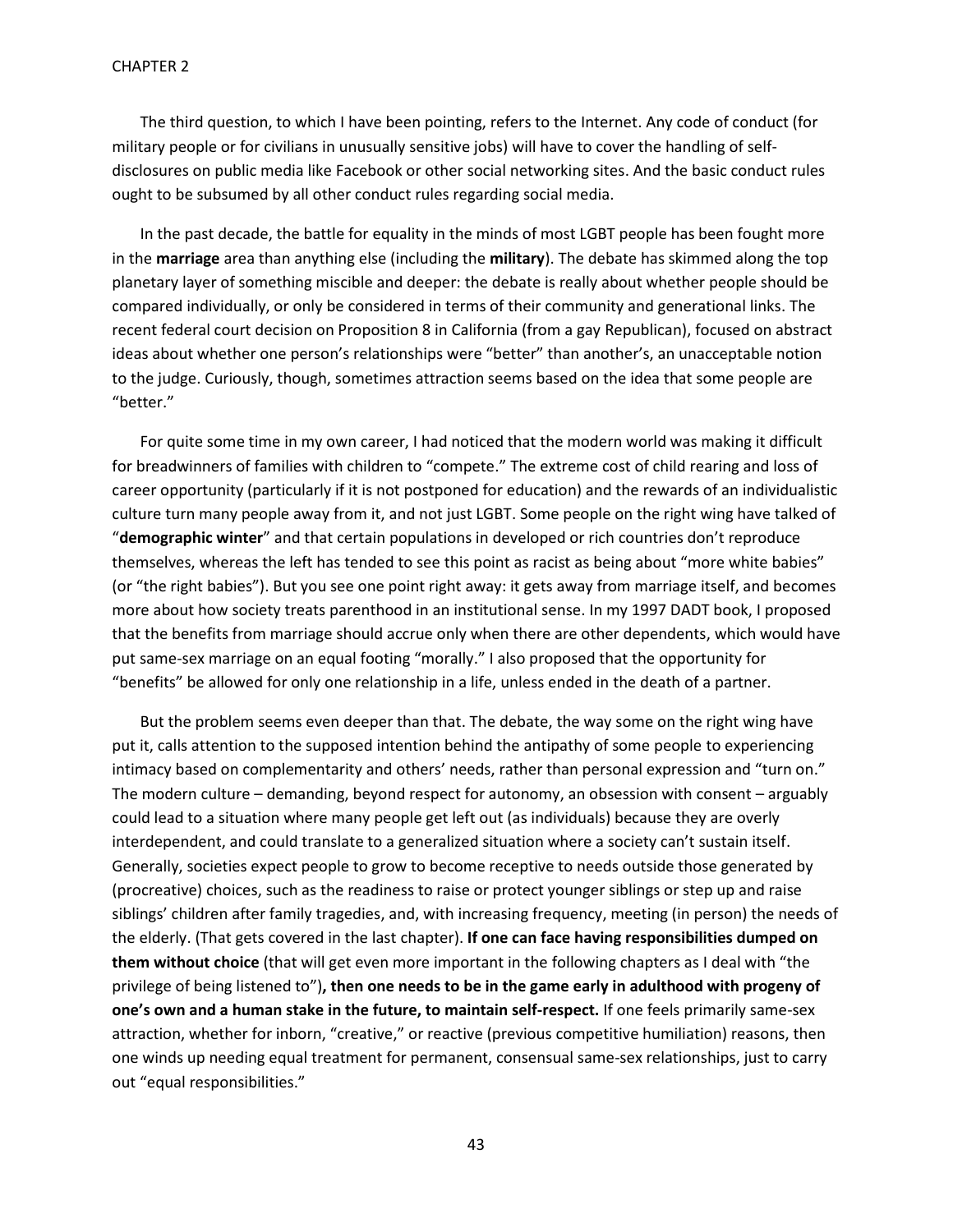Since Stonewall in 1969, American culture has gradually migrated to a view that sexual orientation is a morally neutral personal "property," essentially immutable and not needing explanation, with the corollary that the decision to become a parent is a personal decision involving consent and personal responsibility, but is still morally a strictly private choice. In practice society is again finding, with parameters changed somewhat (lower birthrates, longer lives, sustainability and vulnerability issues) that some situations requiring responsibility for others cannot be avoided. Equality must be understood in the context of that development.

# **07 – AN ALIEN'S VIEW OF ANTHROPOLOGY**

I think it's clear to me, and any reader, that I view people in terms of their own individual merit, with regard to various parameters like what they've earned on their own, on what they deserve, and the like. It fits our idea of a content-oriented workplace and a lot of our culture. You can go for decades living in certain parts of suburban yuppiedom or gentrified urbanscapes, and think there is nothing else in the world but individual merit. Do we compete with each other, or do we complement and complete each other? Oh, yes, there are those polarities. But what about meeting the needs of people "as people" and enjoying doing so? It seems I live a long way from that, and so do a lot of people.

A person's presence and visual appearance can provide the brain a gratifying, if sometimes misleading, confirmation of his "merit." Most of the time, our brains function within the normal appearance of space-time: we see a person of a particular age, and believe, even if we know differently intellectually, that the person's immediate appearance and external trappings are permanent.

We admire the greatest of our athletes (at least if we know they didn't take steroids), but we also know that human beings as a whole are pitifully weak compare to most other animals. Can you jump ten times your height over a fence? Your house cat can.

Anthropologists tell us human beings had to give up some of the "trappings" of strength to satisfy the energy requirements of their brains. Walking as bipeds required less energy. Then, in order to hunt in hot climates (while other shaggy carnivores took siestas) humans, including males, lost most of their body hair. But today's male Caucasians, mostly in cooler climates, didn't lose it completely. It tended to become an extension of the beard, a secondary sexual characteristic that could provide females some sort of index as to "masculinity." In the animal world, this is well known with birds (where the male in many species has bright plumage) and not so common with mammals, but there are notable exceptions, such as the male lion's mane. It had struck me as curious and perhaps offensive when I was younger, that females, if "weak" and needing "protection" that I could not give them, were prized for "beauty," but the appearance of males was not supposed to get spoken of or noticed (although I thought that other boys often did notice it). That didn't fit what happens in nature. In white males, I had noticed a definite progression: young men typically developed conspicuous leg hair as teens, and then sometimes later on the arms and finally chest; then as men got older, they often "lost it" and went bald in the legs, even if not on the head. All this stayed conveniently just out of sight (except, curiously, in barracks banter when I was stationed at Fort Eustis). On the other hand, the shaving of the beard was so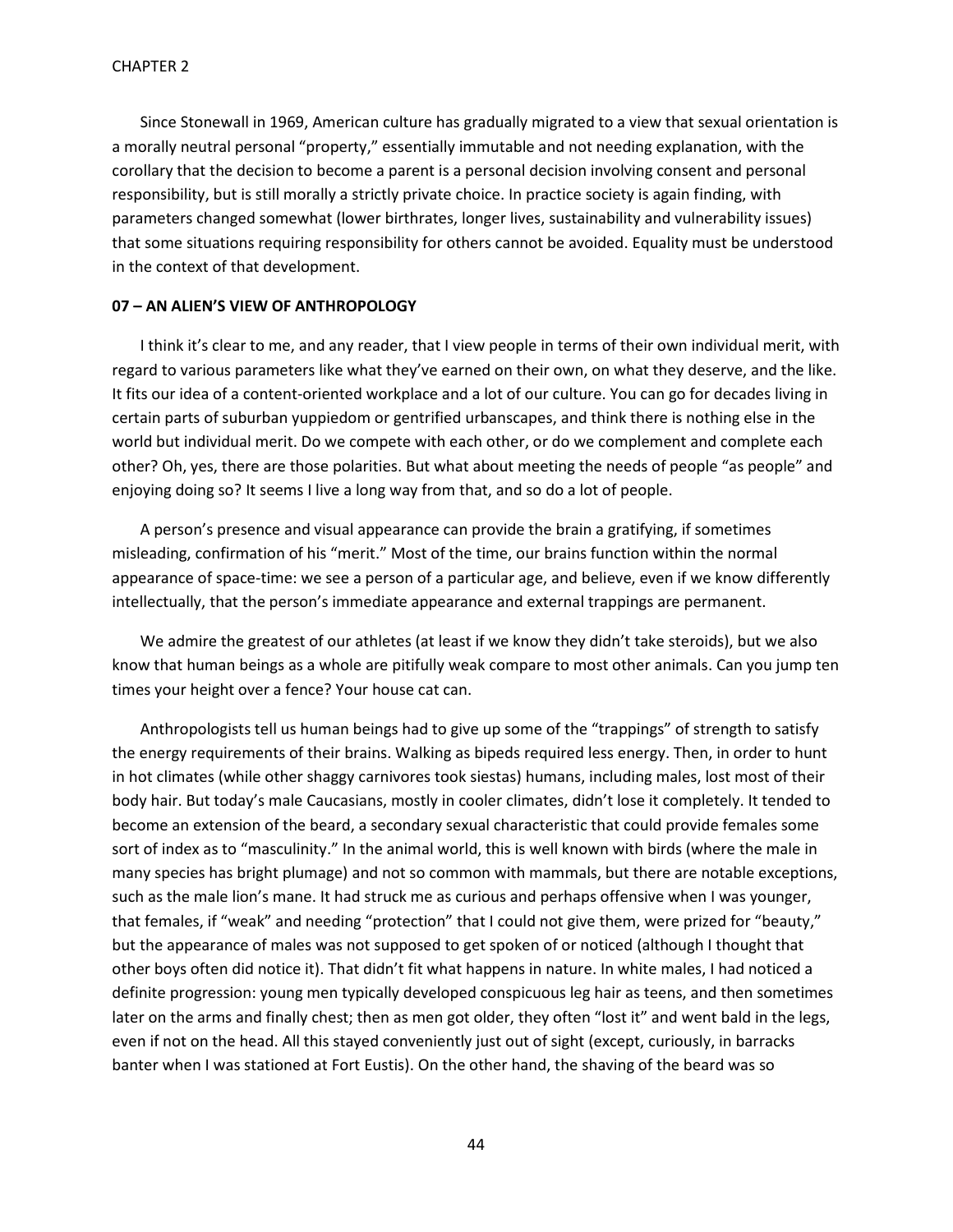commonplace as to have no visual significance at all. (Other matters, such as circumcision, did not matter because one never had the opportunity to see it, even just barely "out of sight.")

Then came another line of thinking: if I were (somewhere around age 12 or so) supposed to feel ashamed of my body, and perceive the eventual adult scenario for family formation and reproduction (that is, vicarious immortality) humiliating, then so were others. Many other men, in various ways, were just as inadequate, but they kept their issues from gaining attention.

No wonder, then, that in a dorm in 1961, guys would pick up on this. As I noted in my book, my roommate expressed a fear of my "super strength" and being "attacked." I was the venerable "homosexual on the loose," the wild reed. On one level, he probably feared my calling attention to his own problems to the point that he could fail physically later. Or he probably feared that I would undermine the larger social context of dating and eventual marriage, because I had already announced it was personally humiliating. Later, heterosexual men would want to reassure themselves that someone like me had actually been able to "have women," as a kind of floor of opportunity.

What NIH wrote in 1962 in its patient notes, in my records, is indeed telling: "The homosexual fantasies are a prime preoccupation with him because a great part of his satisfaction and feeling for other people is based on the nature of these fantasies. He is constantly preoccupied with the masculine qualities of his contemporaries. This is particularly focused on the amount, color, [and] distribution of hair about the wrists of these young men. This secondary sexual characteristic is in the nature of a partobject, having considerable erotic and symbolic significance to him. He is concerned not only about the quality of the hair on the wrist but also of its durability and the possibility of losing it. He becomes sexually aroused in the presence of young men who have these characteristics or in thinking about these characteristics. This gets to be elaborated to include both the accomplishments of and the moral character of his contemporaries. He questions and wonders and puts under constant scrutiny these contemporaries to see if they come up to his standards for an ideal man." Again, the "fascination" or fantasy was possible because in those days you didn't talk about male attractiveness – unlike the case with some birds in nature, beauty was the prerogative of "passive" females – so in "your" mind you could make more of it, and believe that in time others would have to, as well.

The implications of this mode of thinking are perhaps frightening; with different parameters of "virtue," they've led to horrific consequences for people in the past in various historical episodes. It's as if someone were always watching for the slightest imperfection or slip, which in the predatory natural world, outside of civilization, is pretty much true.

Were the psychiatrists mainly concerned with my own future well-being, or more with the implications that my way of adapting to my gender-developmental difficulties would set a dangerous example for others? They could even see with my interactions with other patients in the unit. I had essentially taken the position that I would "love" someone if he were perfect enough. It seemed logical to me, because that promoted "virtue" (even if inherited – and I probably didn't grasp the implied embracing of fascist values). But the essence of becoming human, especially when young, is to meet the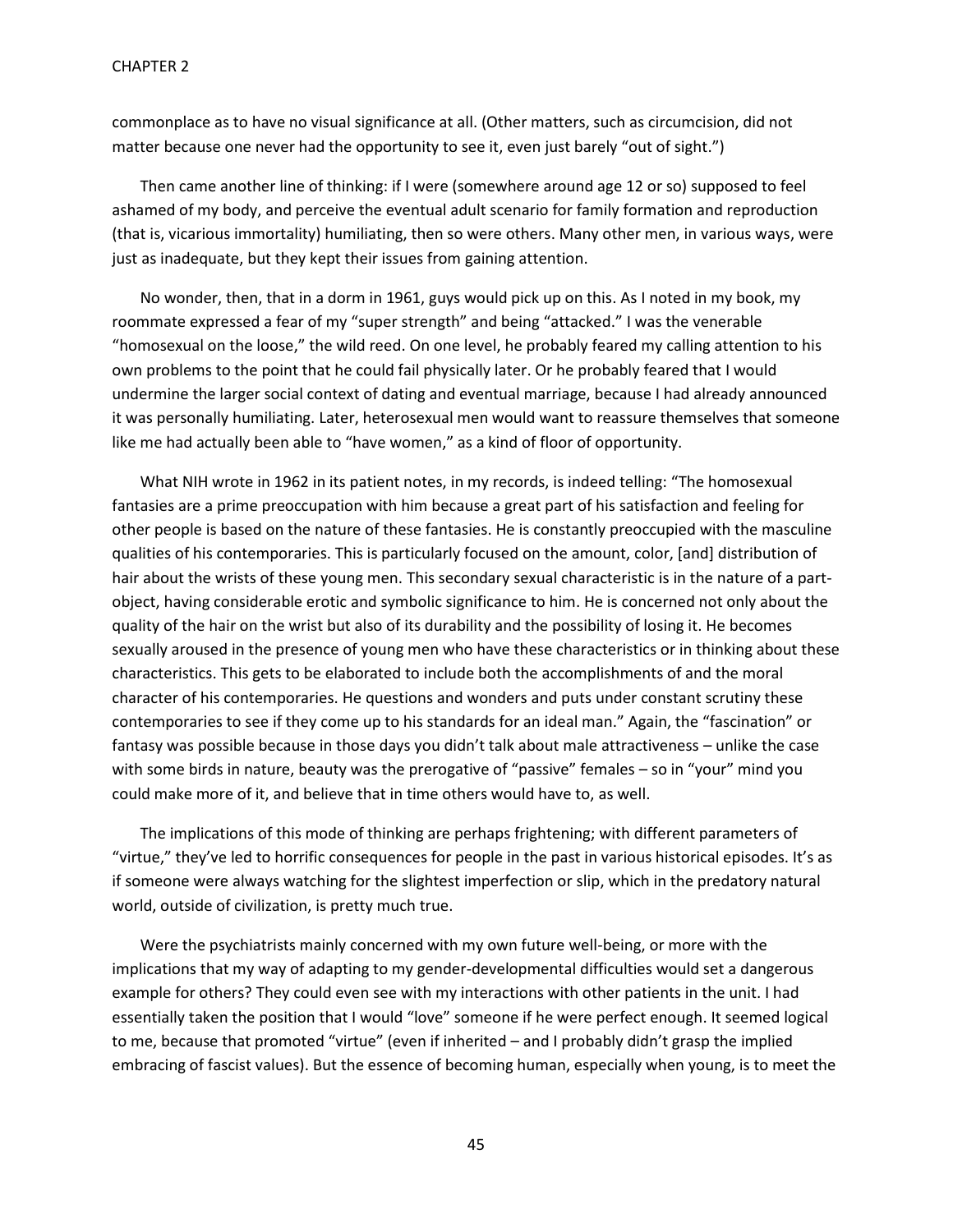#### CHAPTER 2

real needs of someone else and derive satisfaction in doing so, from the social and not purely personal meaning.

The sado-masochistic subcultural element in the male gay community has sometimes explored these areas, perhaps to draw the ire of critics. Occasionally (more so in the past than these days, as an adjunct to "body fascism") one could find literature celebrating physical abasement and shame as a source of immediate sexual gratification, as in one booklet describing crotch-shaving and "the shameful pleasure of being totally desecrated." One can find "even worse" on the Web (discussions of "losing it all") if one looks very hard. It isn't hard to imagine how men, especially from closed-knit cultures that stress lineage, could imagine they were being scoped and judged by "queers" who "notice" men's bods instead of girls'.

Anthropology, however, suggests that not only do "women tame men," men necessarily become less "masculine," in a sense, by raising families. For example, testosterone levels in men when fathering have been found to be lower than those of childless men of the same age (noted again in more detail below). Some men, as do women, gain weight after marriage (the slender male physique seems to live most comfortably in gay discos). Although somewhat variably so, family life is often about teaching kids and associated adults to function together in a family unit, and especially retain some preferential sense of affection for one another out of bloodline, outside of the normal "competitive" value system of the individualistic outside world. Married parents will accept each other's intimacies during a long period of what appears to the outsider as physical decline over that "time-arrow of physics" that we can't reverse.

Some demographers even write that some women prefer older men who are already ripened and "past peak color" because they have supposedly proven that they are stable enough for a family to depend on more or less permanently. As a contrast, I note that when I watch the "dirty dancing" in gay discos, I never had the "opportunity" to enter the "game" at my own peak. I was already balding, for example. I was never as perfect as the others. But that could have saved my life.

So when someone presents, in a college, military or (as in my case) institutional environment refusing to show affection to others outside of a world of personal fantasy, this seems to represent an existential challenge that might take hold with others. The cooperative synergy (or even syzygy) of family life – Strauss's *Sinfonia Domestica* – seems to be deliberately challenged, ultimately because someone "like me" sees it as so humiliating. Psychologists do have a word for what I experience, "upward affiliation." They also have a word that is, as I noted, more pejorative, "schizoid personality," a refusal to experience adult relationships except on one's own terms. But I had, as an adult, come to think of this as a good thing.

I can cast all this in a distinct, almost academic, perspective now, but at the time of my stay at NIH, all of this was painful to get out. I kept waiting for that grand revelation that would make everything all right. And all that would provide relief was to change the rules of engagement, and narrow the granularity of individuality, at least mine. People sometimes do deliberately challenge the narrowness of my scope of affection.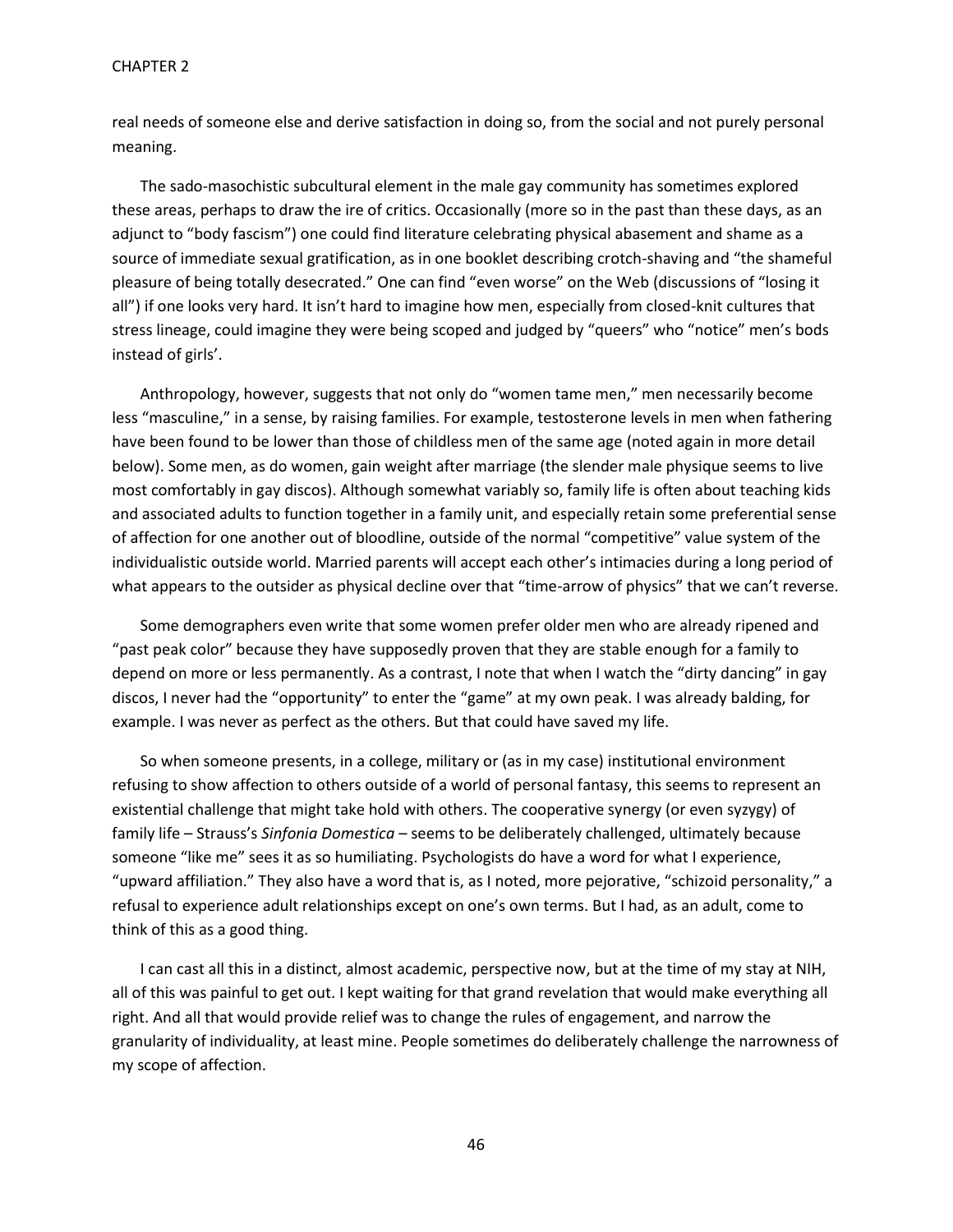It's clear that there is a wide schism in our thinking, between the focus on consent, privacy and individual rights on the one hand, and the sustainability of the group on the other. It's also clear that there is a wide schism in our thinking, between the focus on consent, privacy and "consent" law is further complicated by the relatively high "age of consent" in most US states (18 in some, including California), in a world where the physiological and mental maturity at any one age (for both men and women) varies so much. True, some research warns us that the brain is not fully mature as to "seeing around corners" until the mid 20s. But people much younger get fake id's and visit establishments, putting others who get taken in by visual spectacle and smooth talking manipulation in legal peril. I'll come back to this later with the next chapter on Internet speech.

# **08 – SEARCH FOR MEANING**

I recall a sequel to my heterosexual dating period. One sweet late spring day in 1972 in Washington, I attended a "search for meaning" encounter group at the church I had grown up in. It would eventually lead to a sermon on "The Rich Young Ruler," in which the minister mapped the moral duality of individualism to the different kinds of love between a father's (based on potentiality) and mother's (the latter being unconditional).

I remember bringing up the question "what about the body" and being trapped by attachments to people who could reject me. But after my "second coming" that turned out not to be the problem that one would have expected.

The young woman whom I had dated spoke of being "in a box." I don't know literally what that meant, but it must have related somehow to the expectation that everyone "join up" with the rest of the human race, and accept intimacy on terms partly dictated by others. Within the family (nuclear or extended) that gets more important today than ever because people live longer and are likely to be disabled longer. But I, given the "chance," had already backed away.

I can jump back about two years, while in the barracks at Ft. Eustis, VA, safely stowed away from combat by MOS's given to those privileged by "too much education" – and, with my wacky roommate around, I pull up an olive-green fatigues pant leg, finally not too sinful to notice my body – and I grimace at bald spots outside my shins. "You're losing hormones" my roomie jokes, and then says what Chickenman's cure for lost virility is. No matter, he's still young and virile, as are most male soldiers.

In more recent years, some clinical studies have shown that when men both become fathers and actually help wives tend to their children, their testosterone levels drop. They may complicate claims by right-wing writers like Nicolosi (in his book noted above) that male homosexuality represents a (morally relevant) "gender deficit"; it seems that marriage prevents "gender excess." You put all this together with my situation: if my boyhood experiences resulted in a sense of competitive humiliation with respect to future capabilities to function sexually and then in familial fashion with women, then actual marriage would actually be feared as likely increasing an already shame-producing gender deficit. It isn't hard to see that fantasy and "upward affiliation" would become attractive, as would a tendency to kibitz on the "competitive" abilities of others, who would obviously resent my presence and propensity to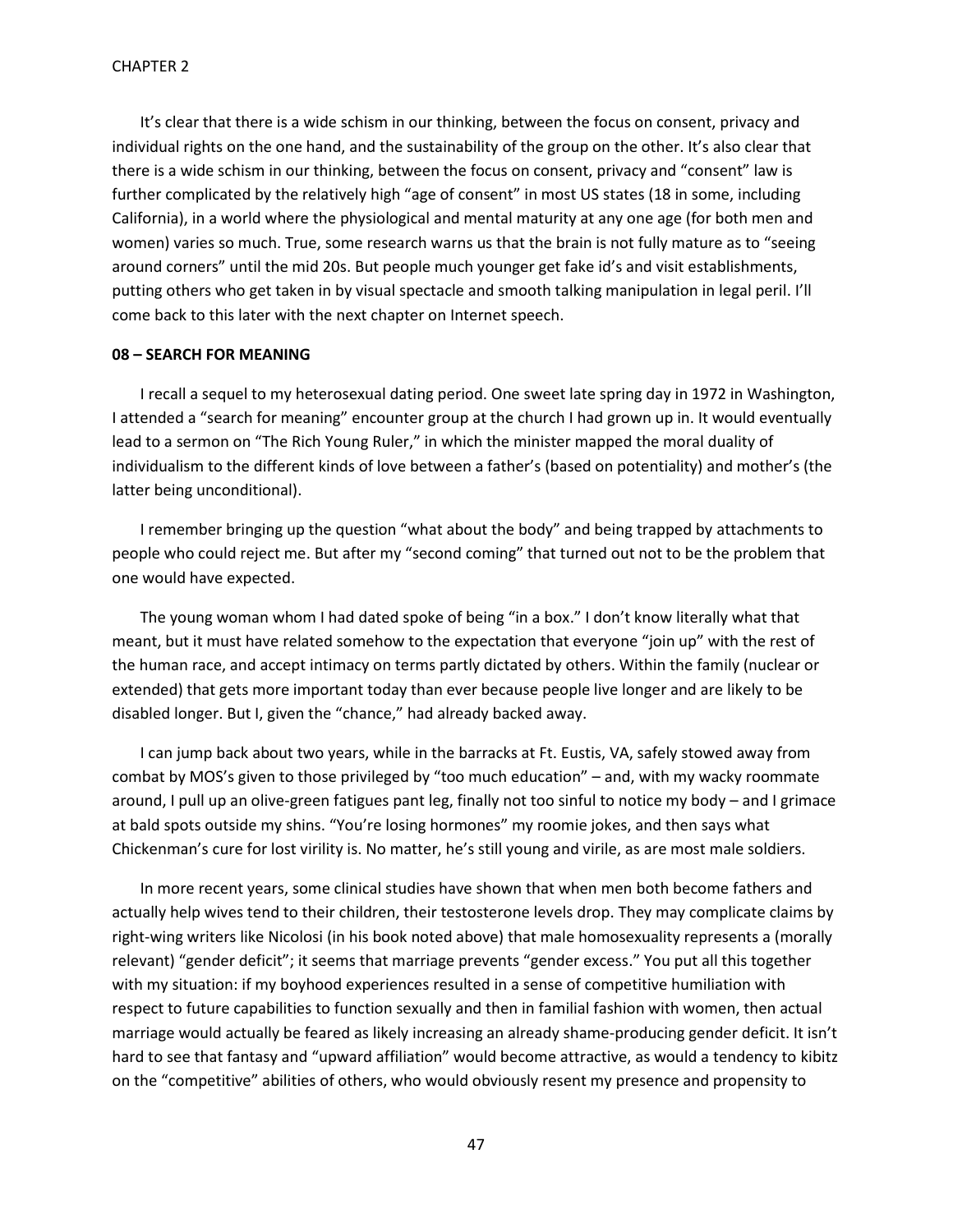remind them of their own potential future difficulties with reproduction. All of this, in my case, happened with relative unawareness of what others claimed homosexuals actually "do."

It's clear that when young men (and to some extent people of either gender) are thrown together in circumstances not totally under their control, their sense of worth and identity is challenged. It's understandable indeed that "gays in the military" translated in my mind as an existential test of my own self-worth, however shortsighted my own initial impression that fair solutions depended just on respecting "privacy" and stopping government snooping – a post-McCarthyism view understandable given my own experience. **I had a stake and standing here that could shed light on a particular singularity in our social policy.** I then embraced a libertarian outlook (where I found customers) and branched out into many concentric areas with my journalism, to the point that my resistance to fighting anyone else's battles increased. Nothing else but media really interested me as a closing career. I really moved further away from an interest in "people as people" which is what had bothered the therapists at NIH so much.

As late as 1970 I would have a follow-up interview at NIH (shortly after leaving the Army), and they would still wonder why heterosexual interest in me had never grown. By now, they would have to admit, that they really did have a "problem" with homosexuality, as a proxy for "everything else." And we know from my dating adventures, that I found nothing in the heterosexual world "to get excited about." It had come to seem almost unworthy of such a biological response. What happened to the male body "mattered" because there was the possibility of loss and submission; what happened to the female (in my own thinking) didn't count because it was seen as passive, taken for granted. My own father had always sidestepped such introspections with his own faith in immutability. "One day blue eyes will confuse you." (Race dependent?) Or he would say that a typical man instinctively seeks intercourse with every woman he spots. I guess animals below man feel that way, or maybe they don't always. Try the Bonobo chimps. Or maybe it had become unthinkable to him that anyone could disconnect himself from his biological ancestors and future progeny – and vicarious immortality. Yet my father had also been quick to point out visually "deficient" (as compared to desirable) males, as on television and in other circumstances. Obesity and tenderness were out; hairiness and sinew were in. It seemed important to him, and then to me, that men look demonstrably different from women, that they possess "something" visually that women didn't have, and that they performed functionally as men (and maybe fungibly, putting all their external trappings of manhood at risk to protect women and children). It seemed that everyone wanted me to be capable of developing and maintaining sexual arousal over someone who would become dependent on me, and remain so forever (in those older days of male-dominated careers), when I was a bit deficient in those competitive areas myself. My brain would react with arousal at the prospect of submission to someone who had the "trappings" that I wanted for myself.

Had I performed "guy things" better as a young person (or kid), I probably would have seen more "meaning" in my own reproductive potential, and had less intellectual reason to develop this pattern of "upward affiliation." That might well have led me to follow through on heterosexual dating, marrying and having children. But some of my interests could be immutable. I might have craved male intimacy later in life, leading to the end of a marriage, after having children. It could possibly have even meant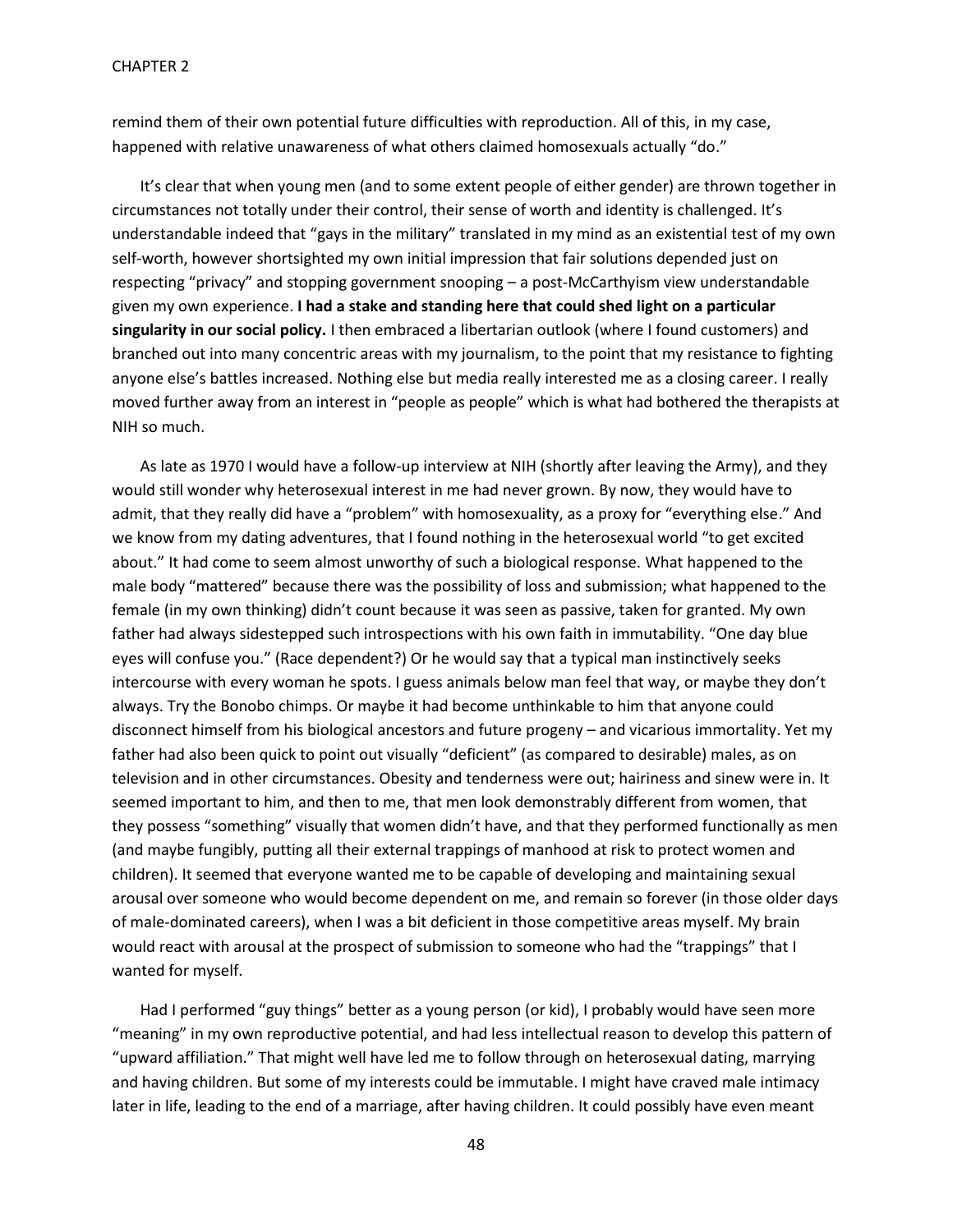exposing a wife and future unborn children to HIV. So the course I took, while maybe evasive of full responsibility in the eyes of some, could have been for the best.

Therapists, authorities, parents and the like were very concerned about the "purposes" served by my homosexual fantasies, as well as a larger envelope of self-expression. They even went so far (in patient records) to note that visual exposure to certain male secondary sexual characteristics were my only way of experiencing sexual pleasure, as if they saw me at a dead end. Or perhaps the therapists saw me as caught in a recursive loop where I believed that male sexual appeal (as female) had "moral" significance, showing virtue, and remained trapped by the pleasure that such a belief system could provide. (It's relevant that I had grown up in a homogeneous, almost segregated, "white" culture.) They were as adamant about this as a developmental and character problem as they could have been about the more common "opposite" problems (like getting girls pregnant). I could say that's just evidence of their own insecurity about the "purposes" of their own heterosexual (or "heterosexist") lives. As society changed in the 1960s on, a certain schism developed, where many people believed that "self-driven" accomplishment was all that matters, and that having a family and children is almost a personal afterthought. Perhaps that confirms their "fears," leading to modern concerns about demographics and sustainability. I remained steadfast, that I would not serve the purposes of others in social games where I could not compete well. I would not even accept the idea of accepting "love" if some sort of disfiguring catastrophe happened to me (as a result of the draft and Vietnam war, for example), or of giving intimate love to anyone else who had fallen for any reason. That sort of attitude seems to persist in "nerdy" people who remain socially isolated. Perhaps we are becoming so self-absorbed, in our own thoughts, that "life" no longer seems as special and wondrous as it did to many in previous generations.

On *Days of our Lives*, a popular soap opera, an appealing young gay man, Will Horton, has impregnated a town bad girl Gabi to prove to his father that he is a "man." After a brush with the temptation of abortion, Will is surprised at his attachment to the unborn child, even though he doesn't love Gabi. The plot is quite complicated and beyond scope here. But in compassion, I don't think that I could feel the same thing for a baby as mine, unless I did love the mother too. Despite my moral topology – as to what I can "feel" – that's not so far away from me "in another universe" as I used to think. I can't see myself using a surrogate and then taking a baby from a mother just to have children.

One other aspect about the narrowness of my response to people, as the psychiatrists saw it (and the source of a lot of teasing went on in the therapy sessions), deserves special emphasis: I could not stand the idea of further physical body image loss (as could happen in war, if I were later drafted – as eventually I would be) and then the presumption that I should still expect someone to "love me." When it was over, it was over. It seemed that the draft was ruining the fittest of our population. I would ask the therapist about this, and he would just say, "You're not qualified" (to go to war and be sacrificed). There was no end to the moral contradiction. Ayn Rand could never approve.

Religious moralists, especially of the Vatican or LDS sort, might have a point. The obviously "manly men" are fungible enough to go to war, and the wounded and maimed warrior faces the obvious challenge of getting someone to love him when he returns. The "sissy," so the moralist thinks, can pay for his safe harbor and "sacrifice" by giving up sex altogether. Or a truly versatile man can "sacrifice" his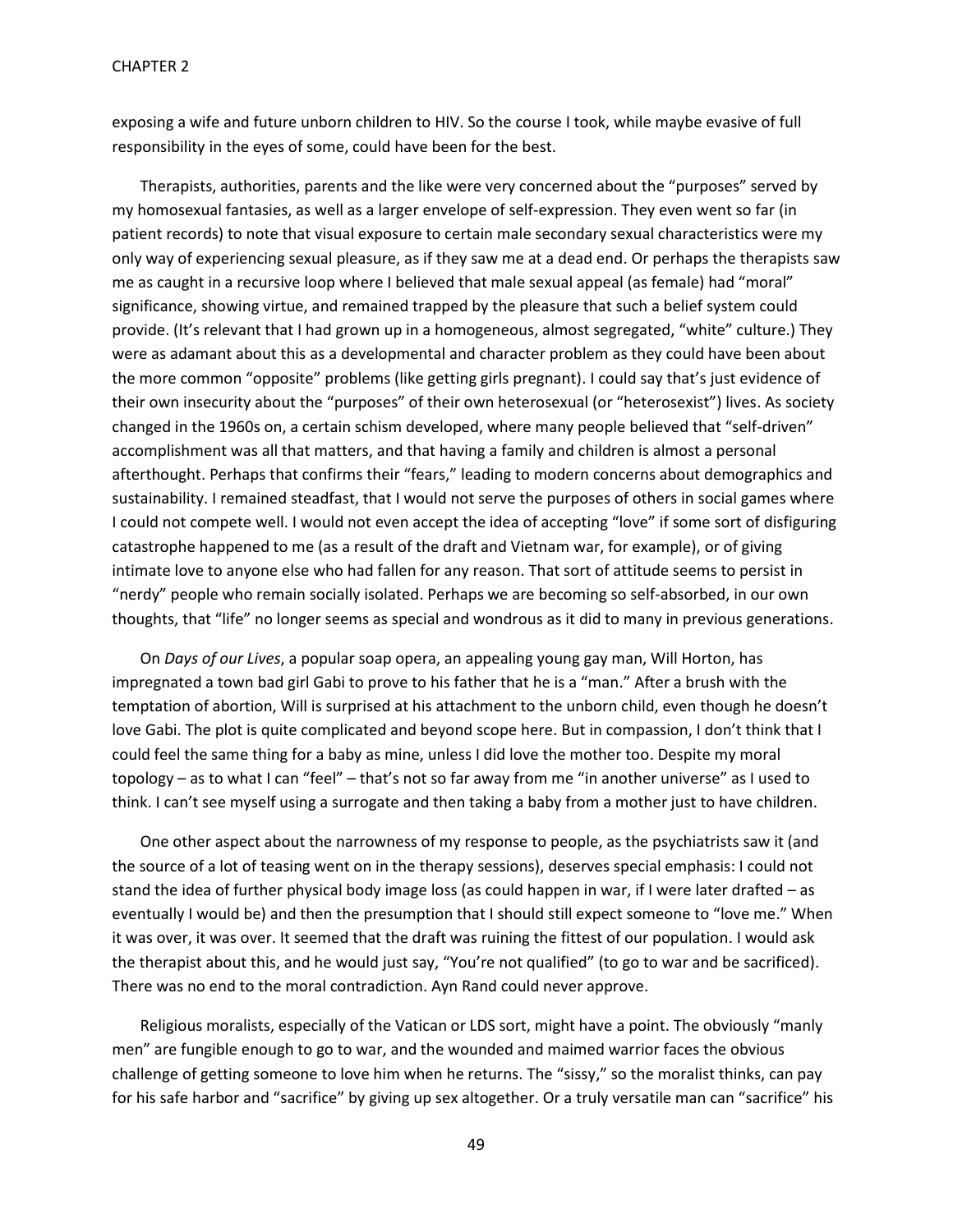upward-affiliating ideals and learn the complementarity of putting one woman and family ahead of them in his life, for the good of others, not his own feelings. I remember an ABC *20-20* episode where a Mormon woman married to a gay man tried to explain that concept.

It's apparent, then, that "homophobia" – leading the outright prohibitionism and legal scapegoating in the days before Stonewall – seemed to rest on a few distinct foundations (as I hinted earlier, at the end of the first section). One was "competition" – that men would deliberately avoid raising kids if they could, an idea that seems cynical when you consider how many couples try desperately to become fertile, although today many other people who can afford to don't have enough children to help the next generation have a well-prepared workforce. Another was "distraction" (not "detraction"), the idea that men felt they were being watched and judged by other men who looked at them the way they looked at women. Another was righteous continuity: if there is a "right" self-giving way to love, "I" can do it only if I know that everyone else has to. Holding everyone to rigid standards of sexual morality (and making examples of those who demonstrated publicly a propensity to violate it or even ignore it) seemed like a way to rationalize a system where marriage controlled so much property, as well as economic – and sometimes political – power.

The recently passed law in Russia that targets pro-gay speech more than gay sex itself (which is still technically legal) seems crudely motivated by the idea that impressionable young men will easily decide they don't want the responsibility for children (or for the initiative it takes to father them), and is definitely related to Russia's own low birthrate (in stark contrast to China's one-child policy, also backfiring). When I was growing up in America in the post-war '50s, it seemed that similar thinking prevailed. But it's only in recent years that the economic, moral and sustainability questions about low birthrates in many populations had made this kind of thinking disturbingly relevant. In our country, it is much less acceptable than it used to be to expect the individual to "sacrifice" his inner needs for the supposed common good demanded by the political leadership of others. Let's hope we can keep it that way.

## **09 – LICENSE EXPIRED**

So I'm left with the impression I lived a life of observation and fantasy, almost in an extra dimension. It worked. I didn't need equality – until I needed it. Others could close in on me anytime they wanted. And they would in coming years, testing me and daring me, seeing my aloofness as hostility.

This takes me one more time back to the marriage debate. The "right" makes a lot of the decline of marriage as a socializing institution, and of course sees gay marriage as a ruinous distraction and dilution of the unifocal dedication of sexuality to family "commons" and procreation. It strikes me that marriage is more an outcome of good socialization (including learning sacrifice at a personal level) than a cause. It can be as challenging to remain passionate about a same-sex partner in "sickness and health" (as my own experience in the 1970s showed) as in a traditional marriage. In fact, it may well be that the capacity to parent and raise another generation is more an outcome of good social development, but healthful socialization may not guarantee by itself the lifelong passions of "marriage," particularly the conjugal relationship that the "right" wants to see drive everything else in our culture.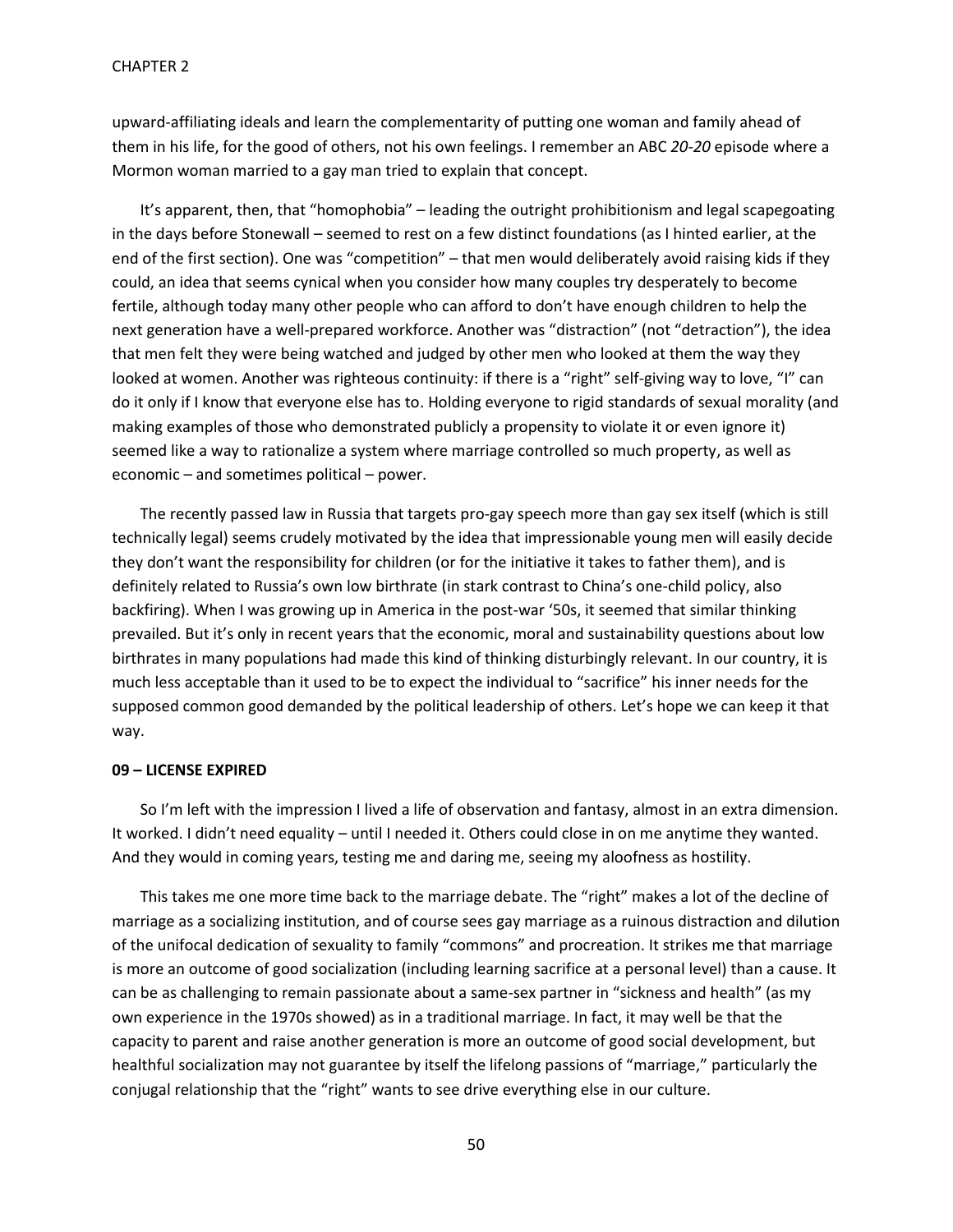Libertarians have indeed sometimes taken marriage as far away as possible from institutionalism by proposing that it be nothing more than a private contract, with deeper meanings only with the church when chosen by participants. That was the point in a famous essay "License Expired" by Gene Cisewski in a 1996 issue of *The Quill* (from Gays and Lesbians for Individual Liberty). I had covered this point in my first 1997 book. Such a view would have made the whole gay marriage debate and litigation moot.

However, the demands of social solidarity have become ever more pressing in recent years. I had proposed, in my first book, that the benefits of marriage (traditional or gay) apply only when there are long-term economic dependents (starting with pregnancy, often enough). I still personally think that's fair and reasonable.

Nevertheless, the progress toward acceptance of gay marriage – with even full use of "the Word" – has accelerated much more than I would have expected, going back to about 2004 (and Chris Crain's "Piddle, Twiddle and Resolve" editorial in *The Washington Blade*, as well as the Massachusetts "opinion"). For the first time, in the 2012 general election, voters in three states approved it, and in one more turned down a constitutional ban (rather putting Virginia's Marshall-Newman in 2006 to shame). I was present in the state Capitol in Annapolis on March 1, 2012 when the governor of Maryland signed the state's new marriage law. It was a great day, just like the celebration of the repeal of "Don't Ask, Don't Tell." It is inevitable that a debate on equality in federal benefits (already going on in the military now) must follow.

I had proposed, in Chapter 6 of my first *Do Ask, Do Tell* book, an "Amendment 29" (p. 433 in the 2000 iUniverse version), which would have implemented as a constitutional measure a vehicle very much like part of the much reviled (and now seriously constitutionally challenged) Defense of Marriage Act of 1996 (DOMA). In the mid 1990s, when I conceived of this as an "amendment," I thought that it was progressive to encourage states to experiment, without overreaching and being hemmed by FFC (Full Faith and Credit). I also was not that sympathetic to the idea that working spouses depend on each other at the federal level for one another's "benefits." For example, I think that the recent and current health care system (with employer implementation when possible, even more so with Obamacare) makes hidden family tax benefits a much bigger matter than it should be (and that's a common conservative argument). However, given my own experiences in recent years, I am certainly learning that it is important that adults depend on one another; their ability to do so can make the role of government less intrusive in the long run. So I am much more "sympathetic" to the idea that equal spousal benefits matters now than I was 15 years ago.

Both DOMA and California Proposition 8 were argued before the Supreme Court in March 2013. It looked possible for the Court to rule against DOMA at the federal level on equal protection grounds, and still uphold the "rights" of states to have different standards for marriage, even with regard to gender or the possibility of procreation or parenting. DOMA seems to be a stumbling block in giving full benefits to same-sex spouses of members of the military, now a major priority for SLDN (Servicemembers' Legal Defense Network), but seeming anti-climactic compared to the huge battles of the past. There are other issues, such as reenlistment, and restoration of income and benefits lost to discriminatory discharges. I had discussed a lot of this in detail in Chapter 4 of my first book. Justice Kagan brought up a 1995 House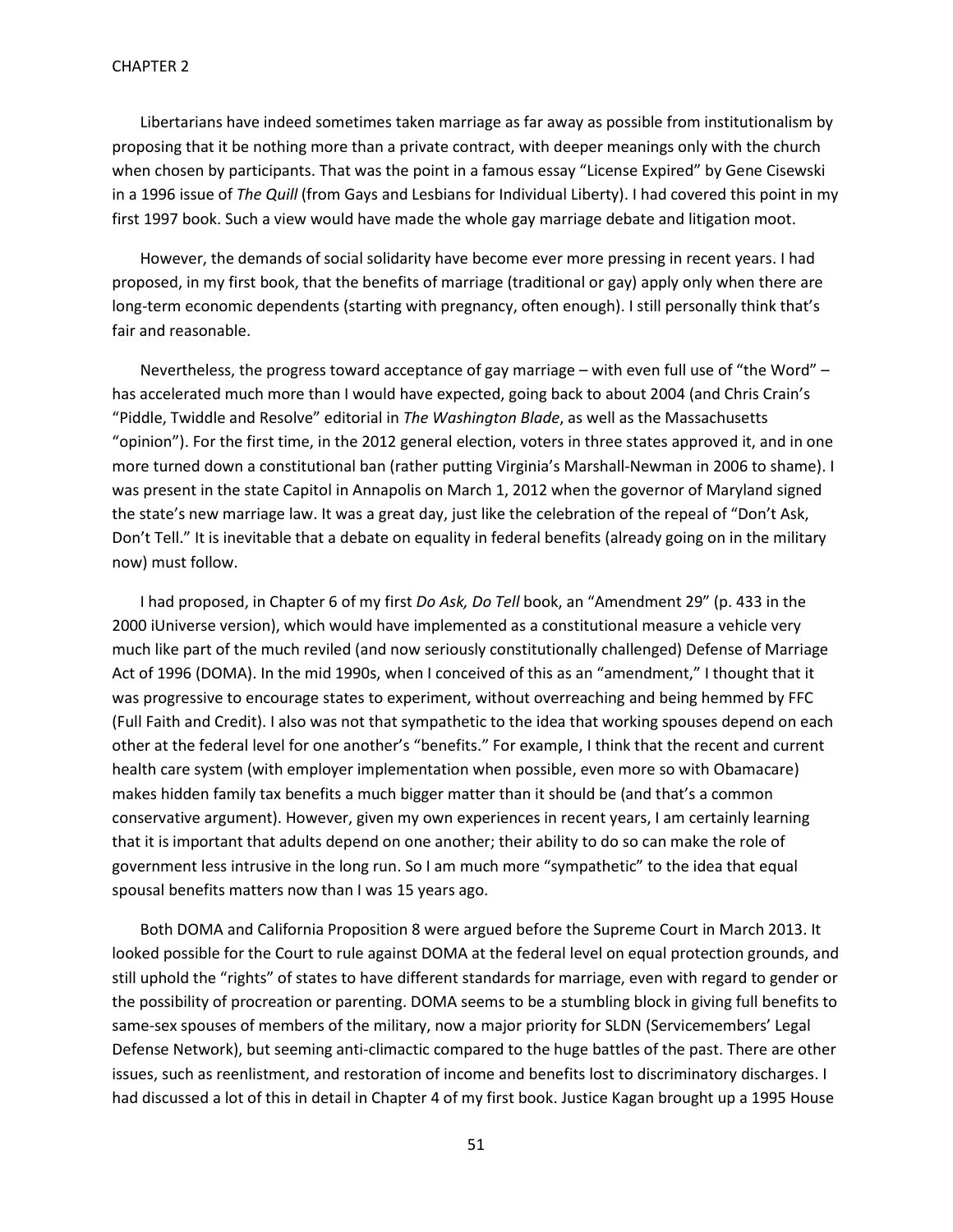report that conveyed the idea that DOMA expresses intentional moral animus among some members of Congress against homosexuality per se. I had not been aware of this shocking piece of writing from a House committee. But others said that, strategically, DOMA might have been a necessary "pre-emptive" step to prevent Congress from proposing a constitutional amendment with an outright ban on recognition of same-sex marriage in any state. On the other hand, Supreme Court questions in 2013 indicate skepticism as to whether DOMA-like laws overstep Congress's explicit powers under federalism, even if the federal government would have to pay more to support benefits according to a particular state's implementation of marriage law.

One June 26, 2013 the Supreme Court indeed struck down the third clause of DOMA on equal protection grounds; the majority (5-4) opinion by Justice Kennedy even wrote that DOMA demeans persons in same-sex relationships and the children they raise. It's important to remember (and often glossed over by the media) that the Court left in place the second clause, which says that states don't have to recognize (despite FFC) same-sex marriages of other states. However the federal government does now have to recognize state definitions of marriage in doling federal benefits (in matters like Social Security for surviving spouse, employee and military benefits, and even immigration of spouses). There remains some question as to whether one or both partners must still live in the state of "celebration" to get equal federal benefits. The Court also said that the plaintiff in the California Proposition 8 case had no standing to sue, leaving the Ninth Circuit the option to vacate a stay and let same-sex marriages in California renew. Some legal experts even predict that lawsuits, following the *Loving* miscegenation case in Virginia in 1967, will challenge the ability of states to ban same-sex marriage, as Virginia did with the Marshall-Newman state constitutional amendment in 2006, while Maryland voters approved gay marriage in 2012, as did referendums in Washington and Maine. The circumstances in other individual states are likely to evolve quickly.

The role of gay couples and sometimes singles as parents is likely to become more visible. One reason is the apparent need for adoptive children, within the United States and abroad (Russia just complicated the matter), and this need has gotten much more publicity in recent years. (In Minneapolis, there are bus-stop poster ads encouraging singles to adopt children.) The cultural effect could be to expect people to be engaged in raising future generations (including other people's children) in some way just as they pursue their own personal goals. (On surrogate parenting by male couples, I would be concerned about deliberately creating a baby and taking it from its biological mother.)

The post-DOMA debate seemed as loose as ever, with the sides talking past one another. The moral issues seemed to play out as like (instead of opposite sides of a surface) vertices of a triangle, each representing a necessary virtue. First, committed sexual complementarity, creating new human life and creating moms and dads, not just "parents"; second, emotional commitment, staying power in a relationship and emphasis on psychological polarity instead of physical "performance," all of this important in a broader sense for social capital and to care for older generations and the disabled, particularly in a world with increasing opportunity to prove it values every human life; third, individual autonomy and freedom, along with concomitant personal responsibility, and individual equality before the law – all of this necessary for self-concept and innovation. There is tension between these three goals; they cannot be achieved perfectly and simultaneously. In 1997, I had written that the benefits of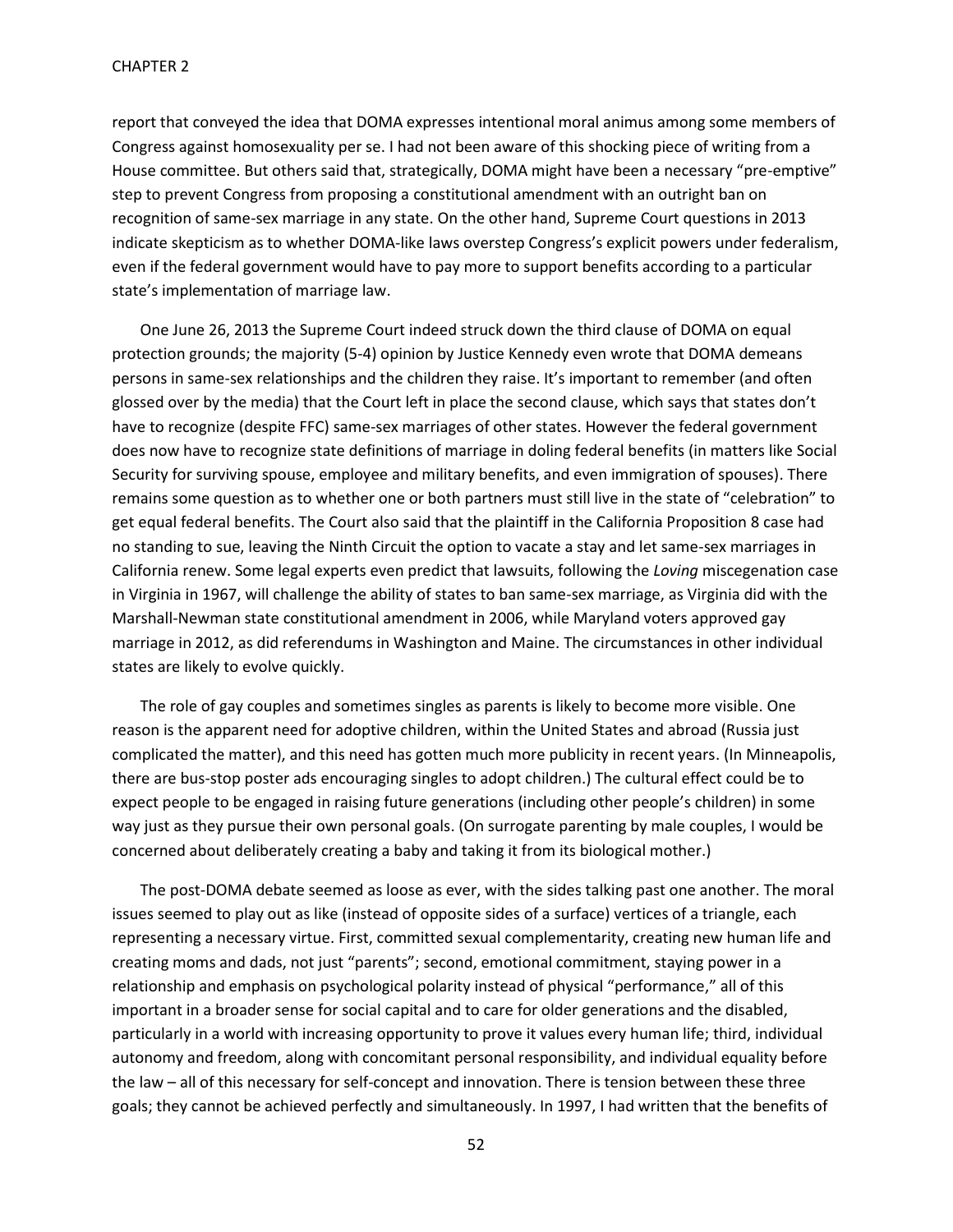marriage should accrue only when there is at least one economic dependent (pregnancy counts)—trying to secure "fairness" and equality. Social conservatives write correctly that the law doesn't prevent voluntary adult relationships, including gay ones; but it wasn't too long ago that it tried to disrupt consensual adult gay relationships (as it also tried to prohibit miscegenation), making examples of those whose "difference" distracts from the supposed stability of others. "Social conservatives" felt no shame in allowing personal casualties to sacrifice for the "common goal" of more babies born into traditional nuclear (and extendable) families. Some observers don't give homophobia that much credit, citing the "ick" factor that used to accompany perception of interracial relations, too. Again, my biggest concern is, you can live "hands separately" for years and do well, but some day the needs of others will demand sacrifice from you. If you don't have the right to have your relationships recognized, you suddenly learn what if feels like to be part of a moral underclass. Of course, there's still another good question: if it had been permitted and supported, could I have started a permanent same-sex marriage in my early twenties, and been capable of being at least a good "parent," picking up for a child that needed a family? Good question. On this planet, we'll never know. But the direction of my fantasies could make one wonder.

Yet, as the ensuing chapters will show, all of this was still political theory, until people "came after me," again, in retirement, just as they had in my early years. Once I had taken the limelight, personal indifference would be taken as hostility.

#### **10 – CONCLUSION**

On the public policy level, we have seen a remarkable change in the area of "gay rights." What used to be posed in terms of the right to be left alone in one's private life has migrated to a perception of sexual orientation as characterizing a separate "people" (or as Chandler Burr noted in his book title, "a separate creation"), who must be treated as equal, somewhat as what has happened with race.

At the same time, at the personal level, many of the same issues remain. I'll be explaining more in succeeding chapters how this developed for me once I had to assume eldercare responsibility for my mother. But we look around and see unprecedented concern about bullying among our young people. Is this new or getting worse, or are we now just no longer "too sinful to notice" (as a commentator in Gays and Lesbians for Individual Liberty once noted)?

I'll never be remembered or cherished as a "husband and father." The practical reality is that "you" have to perform a certain way to earn that approbation, except in the most special of circumstances, which need to be supported. I have to give the "right" certain credit for recognizing that true sexual complementarity may help make a relationship able to overcome adversity from the outside word, especially physical challenges that result from the sacrifices demanded by others. Yes, on balance, that might be a little better for children.

I want to note here my own sense of personal loss at the tragic story of violinist Tyler Clementi, who committed suicide in September 2010 after his roommate spied on him in an intimate encounter and Rutgers University apparently didn't do much about it. He might have been a tremendous musical talent. His roommate situation was in many ways very different from mine a half century before at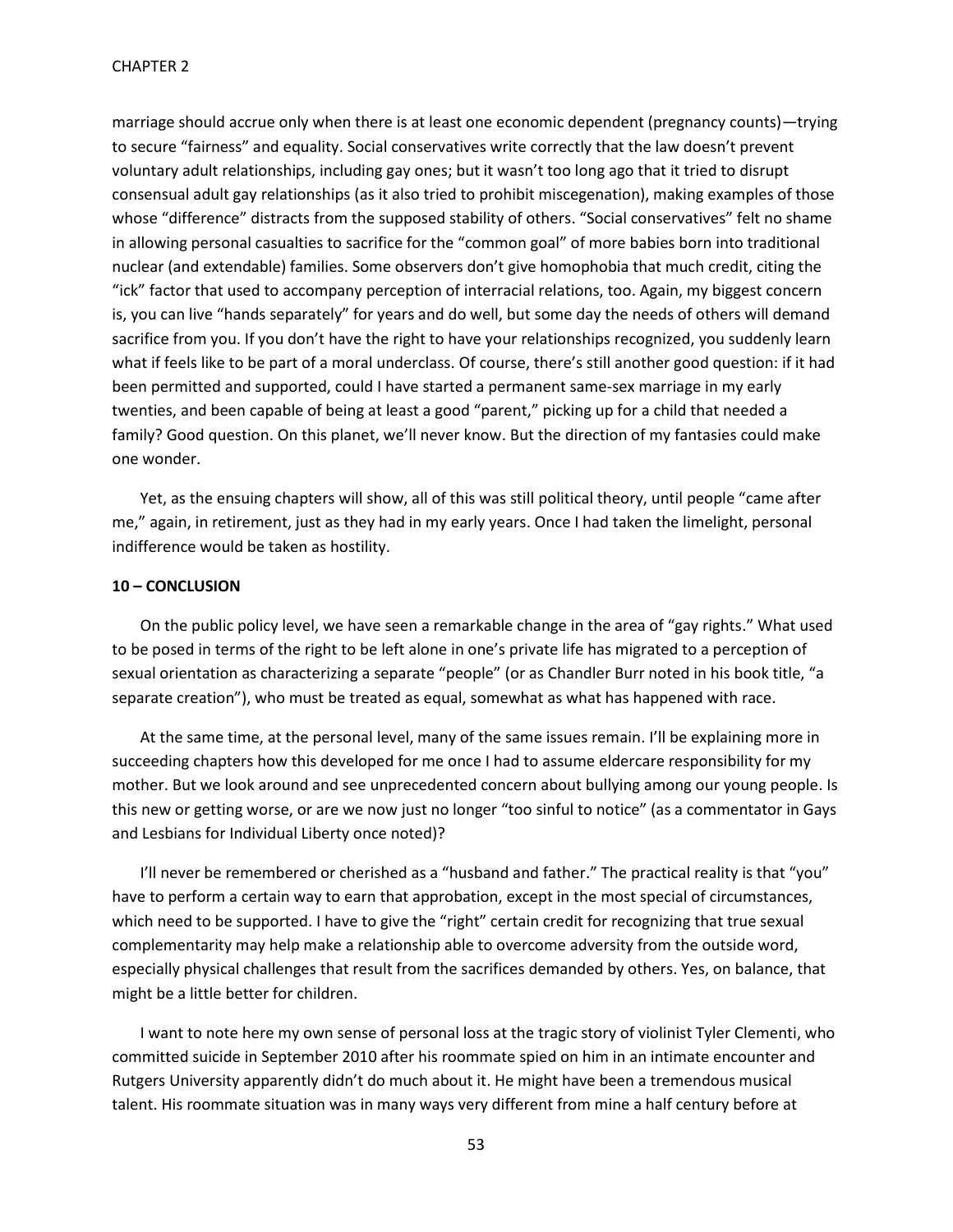William and Mary. What he had said in private notes has not been disclosed, and I won't get into complicated speculation, other than that he might have seen the world as too evil a place or wondered if he could feel what he wanted in the future. I would add, the idea that "**it gets better**" (so promoted by celebrities like Ellen DeGeneres) seems incomplete, because such a phrase implies that some of the bullying is inevitable. That's not good. Bullying happens because people believe that they have to fend for themselves in "social combat" and that the larger legal (and economic and political) "system" doesn't work for them and therefore doesn't "apply." Bullying or undue social ostracism or pressure may occur also because, particularly in older social mainstreams, people want to see mores preserved so that their own feelings and drives keep their "meanings." Emotional inflexibility has two sides.

I also want to emphasize, in these days, that the political correctness of "equality" blinds everybody to "the lives of real people"; in the past (during my coming of age), efforts to witch-hunt gays, presumably to send an indirect message about the expectations of social conformity to the power structure, really took place. Yes, at one time people were entrapped, and bars were raided, as late as 1980 in Dallas. (And, by the way, despite the old stereotypes about public sex – only one person in my whole life ever approached me in such a setting, and that was way back in 1972 at a hotel hosting a high-level chess tournament.) The political environment during the AIDS epidemic for a while threatened to bring all this back. The two-decade (almost) battle over the military ban brought this to a head. All these concepts (privacy, social and unit cohesion, due process, even equality) came together in the barracks. It's taken the Boy Scouts of America a long time to catch up (even with the lifting of DADT – and remember the Supreme Court's allowance of them as a private organization in 2000). Changing popular opinion and the need for public support is finally turning them around. It's also important to note that the BSA issue shows that a collective sense of religious morality, created when stricter denominations gain influence beyond their membership, can raise questions as to how far religion can go and still be treated "preferentially" by tax policy and even rules for public accommodations.

The whole concept of "equality" seems a bit of an intellectual artifice. In nature, no two organisms can be exactly "equal," but they most "complement" one another for all to survive. That explains how biological communities "evolve." And perhaps physics explains reproduction. Conscious life seems like a way for nature to oppose entropy; and reproduction is the process to recover from the decay with aging that entropy says must happen. "Equality" has always sounded like an idea that matters most in a world perceived as a zero-sum game. If traditional marriage is to be privileged, there must logically exist occasions where the "not legally married" are compelled to make major sacrifices to appease the higher "reproductive" needs of the married; you can't always help "families with children" without hurting everyone else. It starts out in economics and gets personal.

And depending on "immutability" has always seemed unsatisfactory to me – partly because it isn't completely true, and because it leads to bad comparisons on other issues (like a tendency toward chemical dependency or obesity, which is partly inherited, but which requires behavioral control). Most of all, punting on the "nature" question leaves open the question of why "social conservatives" feel they need to intrude on the "private choices" of others.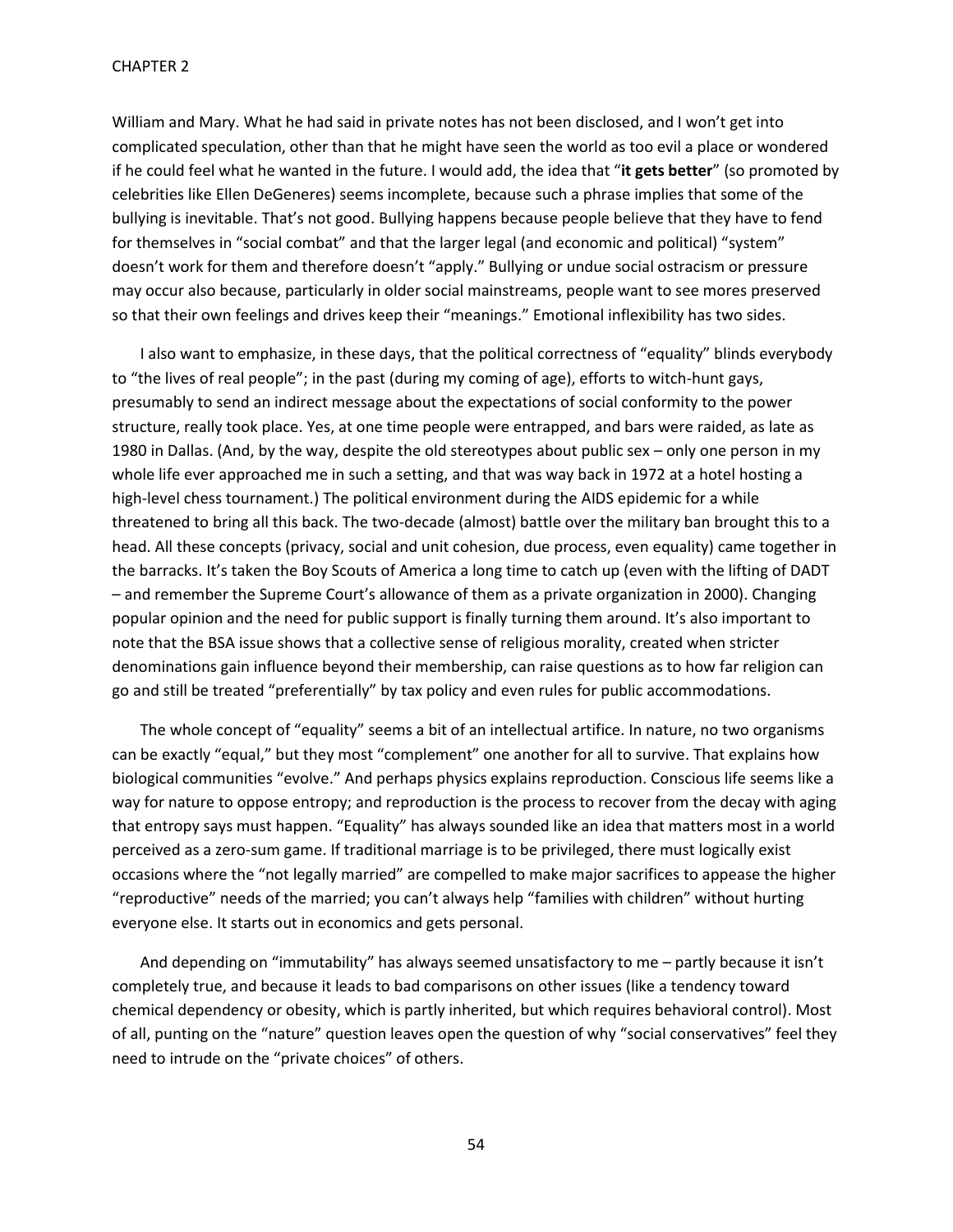Remember, that for most of history, gay rights has indeed been more about respecting the right to these "private choices" than about "equality," and the appropriate question to ask those who attempt to damage the lives of homosexual people (or people who seem to exhibit homosexual inclinations and probable conduct), is "Why do you interfere with others? What's in it for you?" Or, "Why does my own personal life affect you so much?"

It's simple, and yet it's hard. Yes, parents often want an indefinite lineage, and for those without other economic or expressive opportunities, that's one thing they may think they have a "right" to count on. The need for lineage may well be strong enough that parents change course, and expect less "competitive" sons to try to have kids anyway. A family can be "killed" just as a person can. (That sort of thinking may help explain the draconian anti-gay laws under consideration now in Uganda and Russia.) But there's obviously more. People tend to believe they need to prevail in social competition; stomping on those "beneath" them, despite the obvious moral contradictions that this entails, may be almost instinctive social behavior. (That's how one gay midwestern prosecutor explains it to me.) Once in some sort of political or social control, and particularly when there are external enemies or various demographic or environmental problems threatening long-term sustainability and stability, leadership (religious or not) seeks rationalizations for its situation. One such rationalization is that those who are in some way challenged "adaptively" and dependent on the infrastructure above them should not oppose the "hands that feed them" but should remain subservient or obedient, lest they put everyone in jeopardy (particularly of enemies in a "class warfare" sense). Such individuals can point to the distraction that those like me can pose to those who try to raise families, both by economic competition but also by "kibitzing" and projecting personal value systems ("upward affiliation") which might prove tempting to others or "contagious," or which might actually make other people of lesser means feel even less worthy in the grand scheme of things. Such ideas seem to house their own internal moral contradictions, to be sure. Particularly, they seem to project a belief that sexual pleasure from sadomasochistic or "alternating current" psychological mechanisms (where abasement or shame becomes a source of pleasure) is naturally tempting to people as a "path of least resistance" for those who have trouble adjusting. They may have a stronger point when they argue that ordered freedom, as a whole, depends on individuals in local families and communities all doing their part, even at an intimate level, not always chosen. Marriage in this view becomes more a result than a source of "moral values." This sort of thinking is most vehement in more closed religious communities, which seek to make others comply with their views to maintain a grip now only on power but also on "meaning."

It's important to contemplate what "religious morality" (especially Vatican) means by "abstinence" - - "no sexuality except in marriage" (heterosexual, that is, and it refers to fantasy as much as acts). It obviously plays out differently for gay people than straight. But the old-fashioned "simple rule" really was intended to get people to save themselves for procreation and raising another generation for the benefit of the family or tribe, not just for preventing unwanted babies.

Likewise, the whole thrust of the "right to life" and anti-abortion movement is much more than just an abstract respect for human life. It has to do with getting people to become actively involved in protecting the vulnerable. It ultimately has to do with loving "people as people" (to quote my dad) and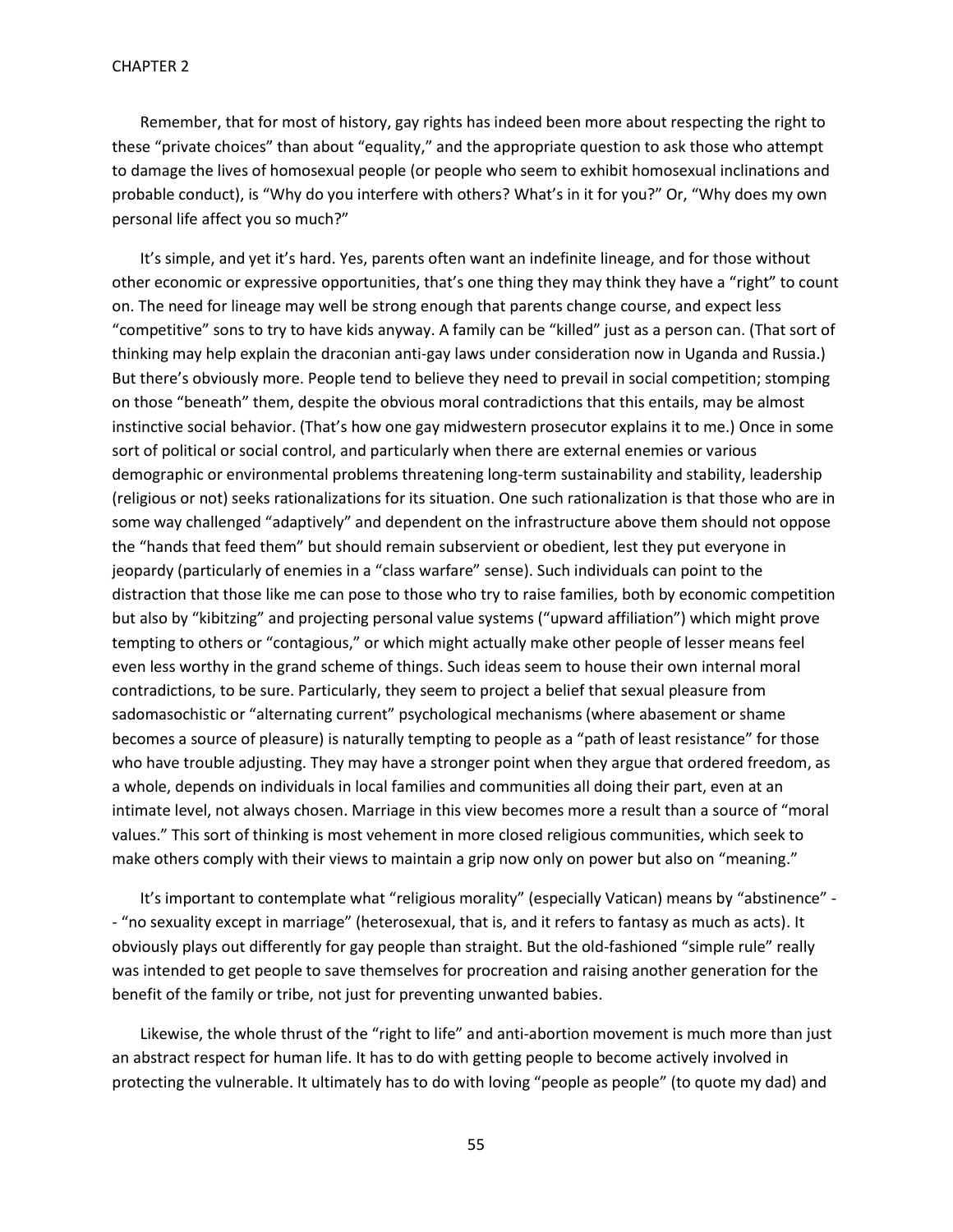as part of family, as a given. But it, in the area of opposition to stem cell research and therapy, have overreached its own purposes.

There's an arcane term, called "aesthetic realism," that perhaps characterizes what a society needs to happen. The dynamics change with technology and with the size and reach of the "society" (from family or tribe to a whole global culture or "caliphate"). It has to do with interdependence, complementarity, and compassion. Yet, none of these can replace "upward affiliation," which for many people has to happen first. For me, it stopped there. Perhaps I missed the train, but I didn't think I needed to "go." Until I was coerced. If I went along with the emotional demands of the group, I would no longer be me, right?

Indeed, it has become striking to me how much my own psychological makeup expressed a love of "abstract" virtue (and beauty) for its own sake – a belief (rather like that from Oscar Wilde) that beauty is its own justification rather than the result of an organic, earthy process involving people meeting their own real needs with complementarity, extending to raising the next generation. I inherited this mindset from the conservative culture that raised me, and curiously fed it into my values of what I could find exciting in other people. I tended to view others through strictly moral terms (as I thought I had been viewed), without regard to circumstance or possible disability. I might just barely get on the train, and then not let any following straggler hang on to me. A corollary is that I (still now) resent having the needs of others forced on me as motives that should pre-empt what I have already come or even "chosen" to feel. I didn't feel "pleasure" in meeting the needs of someone who could never become "perfect" – and at the time, feeling this way seemed like my own prerogative. I don't like to admit it, but I can see even in myself how fundamentalism, and the need to see others comply to a set of beliefs so that I can comply too, could grow even in my own psyche. It's scary. (You don't want a value system where something is right just because "everybody does it.") Like a fundamentalist, I needed the "freedom" to explore my own belief system, claiming that it was harmless fantasy or a private choice yet the motives could eventually have serious public consequences. I can see how I could have felt had I grown up and somehow "made it" under radical Islam or some other strict, fundamentalist religious system.

People tend to make a great deal of the "narrowness" of others in the ability of others to feel and sustain interest. Indeed, some of the notes at NIH explicitly noted my indifference to "girls," but indifference can become an issue in the same-sex world, too. Sometimes, when I'm at a disco and watching someone who looks "interesting," someone who is "not" interesting according to my own internal value system will try to divert me. Everyone has a right to say "no," right? If you can get rejected, you can certainly reject. (To allow anything else would be to accept sexual harassment, maybe.) That certainly sounds like the normal idea that comports with "personal responsibility." But the idea that people remain so narrow in their "choices" sounds like one that can spread; "body fascism" could encourage real fascism again. So I can understand why some people make openness to love in some way that involves some psychological complementarity (the Rosenfels polarities) as well as "affiliation" (the "he can do better than that" problem) and openness to risk and unpredictable responsibility (even having children), often within a "natural family" setting, into an important religious and perhaps moral precept. Maybe the idea (rather off-putting to me) of a "God's match for you" as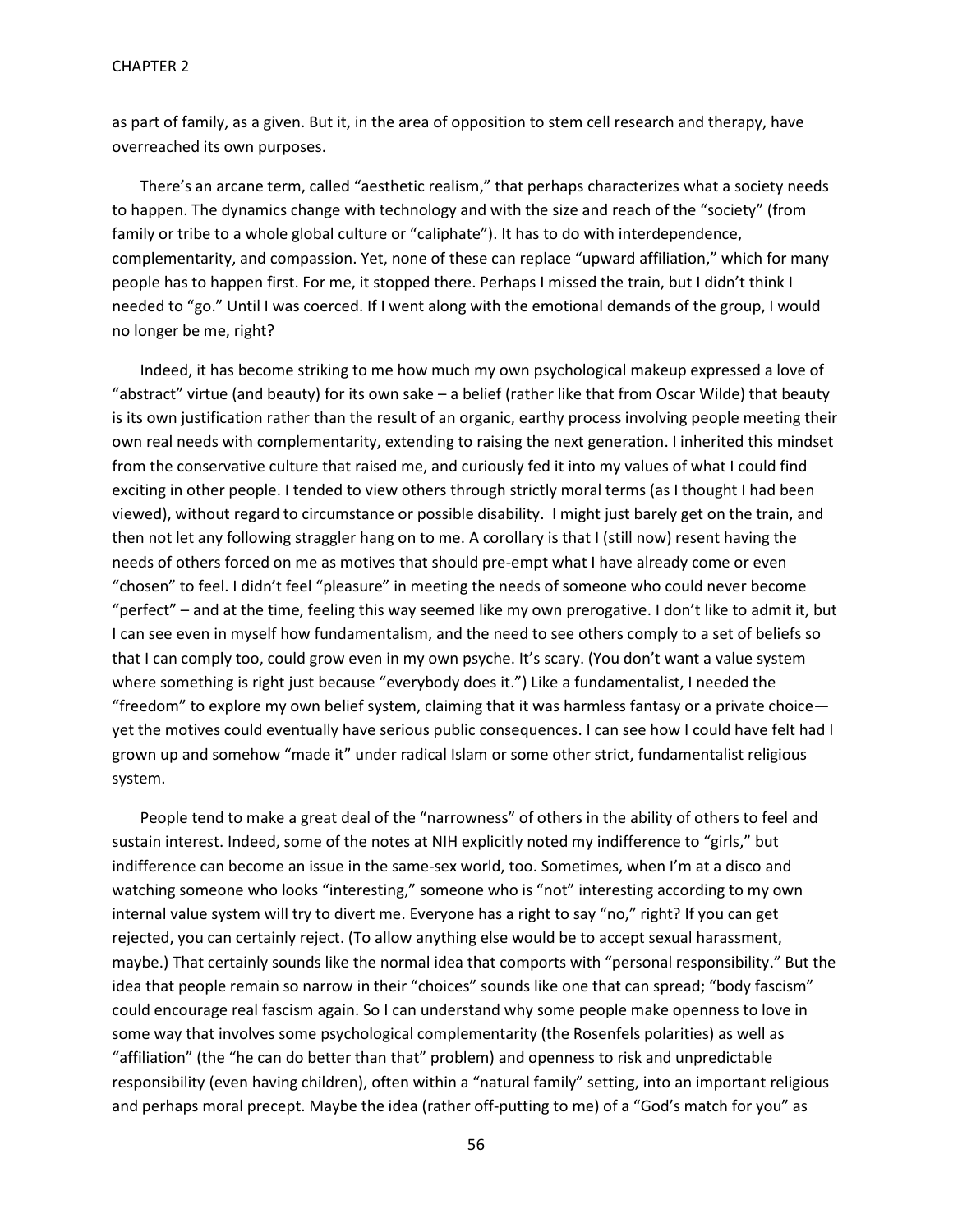advertised by sites like "Christian Mingles" summarizes this idea of expected inner openness. Maybe all of us need a stake, at least indirectly, in a biological future beyond us, of real human beings. But in the grand scheme of things, mere biological difference in gender seems to mean less all the time.